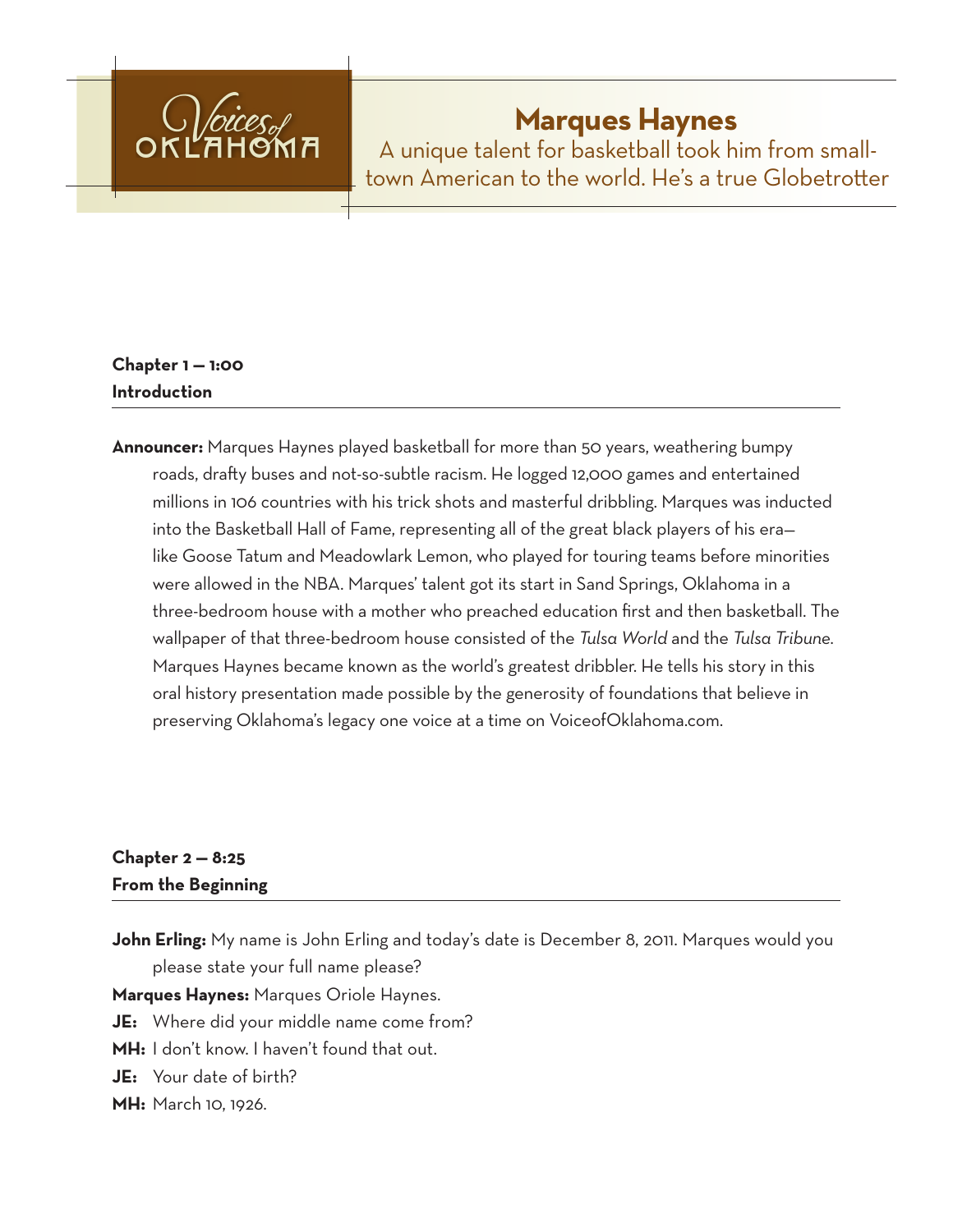- **JE:** So that makes your present age?
- **MH:** Young. (Laughter) What's the matter? (Laughter)
- **JE:** (Laughter) Well, that is young. Compared to Otis Clark, you are young. Where are we recording this interview?
- **MH:** Plano, Texas where I live.
- **JE:** Where were you born?
- **MH:** I was born in Sand Springs, Oklahoma in what they called a shotgun house. It had three rooms in it, a front room, a bedroom and a kitchen. That was it.
- **JE:** Did you have electricity or plumbing?
- **MH:** Nothing but kerosene lamps that used oil.
- **JE:** Did you grow up in that house?
- **MH:** That's the house I was born in and grew up in.
- **JE:** What as your grandfather's name?
- **MH:** His name was the same as my dad's, Emanuel Haynes.
- **JE:** Did you know him?
- **MH:** No, I didn't know my grandfather.
- **JE:** What was your mother's name?
- **MH:** Her name was Hattie. She was from Mississippi originally. She and her family lived in Mississippi and they were run out of there. Her dad owned a cotton gin and he was doing such big business that the whites ran him out. Then they came up to Coweta, Oklahoma.
- **JE:** What was your mother like?
- **MH:** She was a great, great person and a well-liked person. Of course, naturally I loved her, but throughout the community people looked up to her.
- **JE:** Did she encourage you in basketball and sports?
- **MH:** She encouraged me to learn my lessons. She always told me, "When you go to school, you learn as much as you possibly can." I had two brothers and a sister and they all played basketball. I got it from my sister. My mom told me I could play basketball as long as I wanted to, but that they could take the ball away from me, but not my education. Nobody can take that.
- **JE:** That was some great advice that you carried with you. We'll talk about your college work in a bit. So your father was also named Emanuel Haynes, where was he from?
- **MH:** He was from Bastrop County, Texas.
- **JE:** What did he do for a living?
- **MH:** While he was there in Sand Springs he worked for the railroad called Sand Springs Railway that went from Sand Springs to Tulsa and back. Once he left home, he ended up back in his home state of Texas.
- **JE:** How old were you when he left home?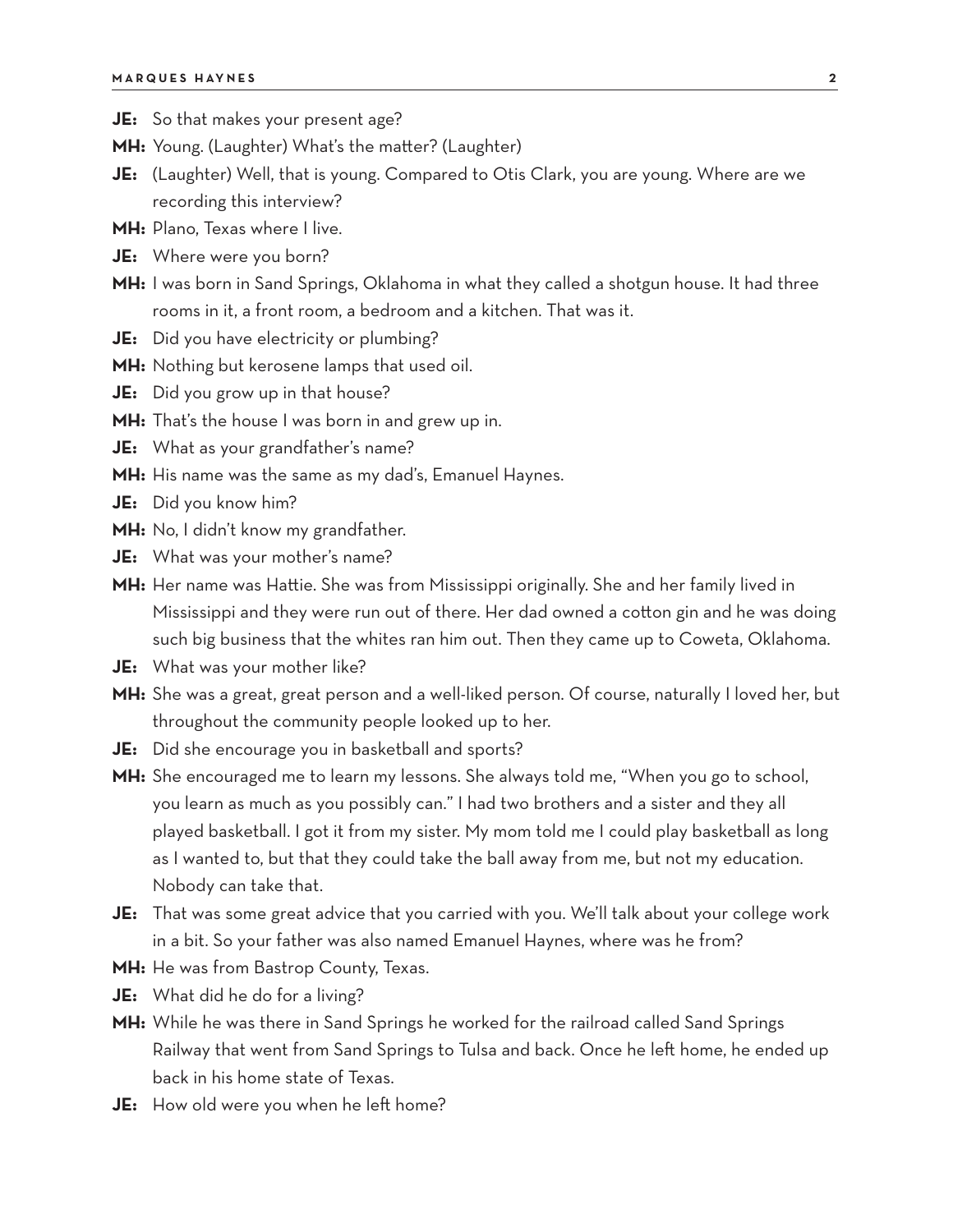- **MH:** No more than three or four years old.
- **JE:** So did you ever connect with him later on?
- **MH:** Later on, I did connect with him after I started playing basketball. We played basketball in Austin, Texas, which isn't too far from where his home was.
- **JE:** Did he come to a game?
- **MH:** Yes, he did. I recognized him as soon as he walked in.
- **JE:** Even though you had not seen him for a long time?
- **MH:** I hadn't seen him since I was three or four years old.
- **JE:** How old were you when you saw him at your game?
- **MH:** I was 16 by the time I met him.
- **JE:** Did you maintain a relationship with him?
- **MH:** Yes, from that point on.
- **JE:** Tell us about your family.
- **MH:** I had two brothers and one sister. Wendell is my oldest brother, then my sister Cecil and then my brother Joe. I was the youngest.
- **JE:** Let's talk about this house that you grew up in. Here you have four children and your mother and you grew up in this house with one bedroom?
- **MH:** It had one bedroom, but we slept in all three rooms in what you would call pallets. You put blankets and sheets down on the floor and that's where you slept.
- **JE:** There was no electricity or plumbing?
- **MH:** There was a person across the alley from us that had a hydrant. We bought water from them. We paid them so much a month for buckets or cups of water.
- **JE:** How did you insulate the house?
- **MH:** We used boxes leftover from the box factory called Sand Spring Box Company, which was right across the street from us. They made corrugated cardboard boxes. We used them to tack up on the inside of the house.
- **JE:** What did you put on the walls to decorate it?
- **MH:** We had the *Tulsa World* and the *Tulsa Tribune* during those years. There were also a couple of black newspapers, *The Oklahoma Eagle* in Tulsa and the *Black Dispatch* in Oklahoma City.
- **JE:** What did your mother do for a living?
- **MH:** She was a domestic worker. She took in clothes to wash. She would wash and iron them for 10 cents a shirt, which is very cheap compared to today's prices. She would do that for people who lived across the tracks from us. The blacks in Sand Springs lived on the south side of the tracks and the whites lived on the north. She charged 10 cents per garment and 5 cents for a handkerchief.
- **Joan Haynes:** I wanted to interject here—his mother was very industrious. She was really a pioneer to this whole women's movement toward entrepreneurship.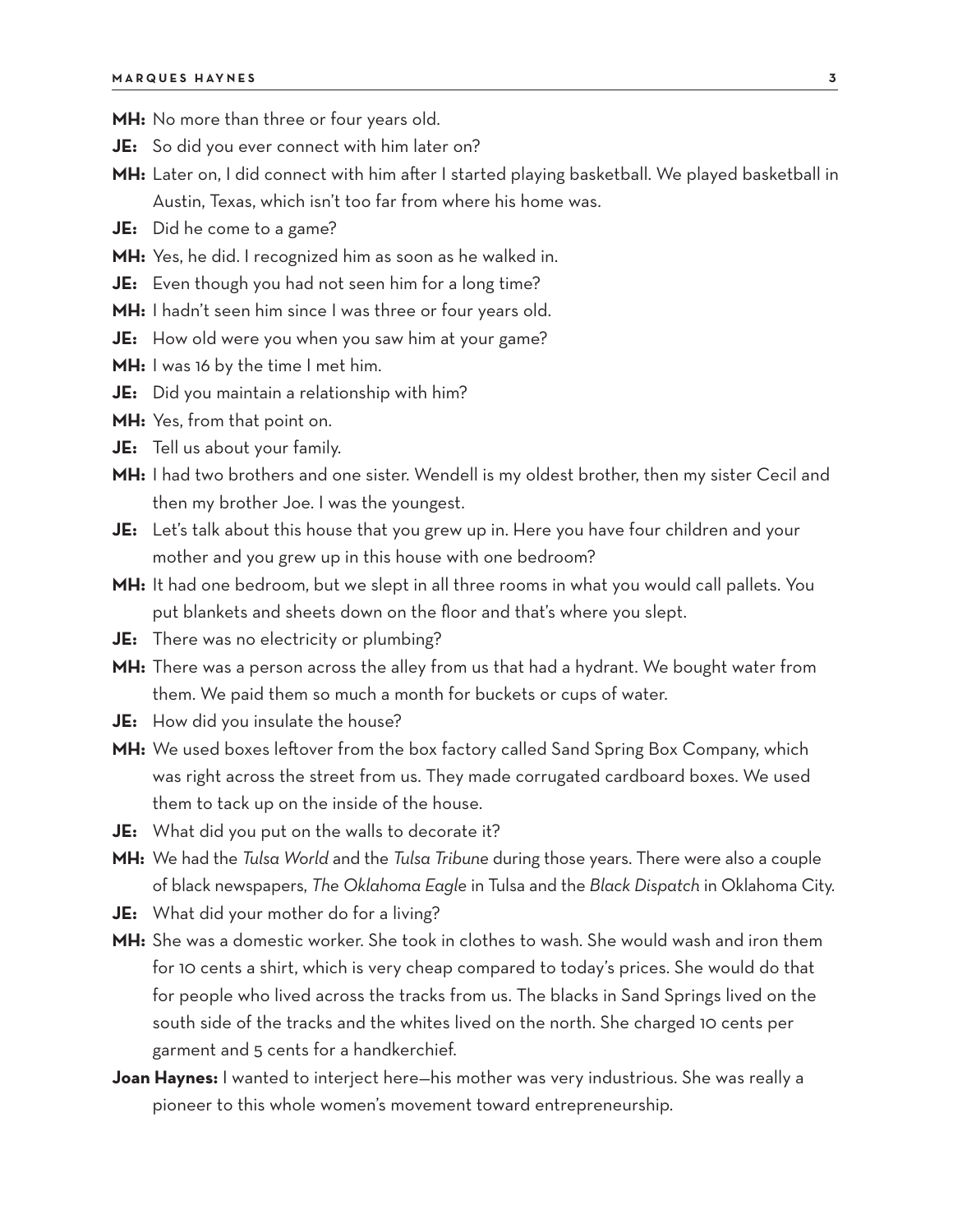- **JE:** Let me just say that we are talking to Joan, who is Marques' wife. Joan when did the two of you get married?
- **JH:** We've been married 37 years. I met him in Oklahoma City. We got married in 1974 or 1975 in Las Vegas.
- **JE:** How did you meet?
- JH: I was a professional model at the time and he had a successful Italian knit-house. Marques was written up in *Forbes* magazine and numerous high-end magazines and newspapers about his successful knit-house.
- **JE:** What is a knit-house?
- **JH:** Well, you know high-end knitwear in women's clothes, like St. John and Valentino.
- **JE:** That was a business of his?
- **JH:** Yes, that was a business of his, so he really was a pioneer in that area also. He was very successful in that. He was giving this great big fashion show. My agency, which was Wilhelmina Modeling Agency at the time, sent me up to go and try out for the show. Well, I got rejected because Marques said, "Don't hire her." (Laughter) Later on, I found out that when they asked him why he didn't hire me he said, "I don't date my employees and I do intend to date her." So that's how we got together.
- **JE:** (Laughter) You were pretty sure of yourself there pal! That's a great story. So Joan will be interjecting throughout the interview. We were talking about Marques' mother. She was such a hard worker. Joan, I think you were saying that she was a forerunner for women. Tell us about that.
- JH: When I listen to the stories that have been told by Marques' family, the parallels between what she did and what's going on now are just amazing. Women now are working at home. They've come out of corporate America and they are at home. She worked at home. Her advertising was mouth-of-mouth. Word-of-mouth is a very good form of advertising today. She worked with other women in the community to spread the word about what she was doing. She had more than enough work. Like Marques said, on the other side of the community, she was utilized all of the time, so she did very, very well. In fact, she had to turn down work.
- **MH:** My sister was a seamstress. She made women's clothing and she also papered houses.
- **JE:** Did they give you a job or tell you that you had to go out and earn some money?
- **MH:** I cut grass with Uncle Jack uptown in the white neighborhood. I worked for him for 25 cents a day. We didn't have the electric mowers in those years—we just had the ones that you pushed.
- **JE:** So you were bringing money into the house too?
- **MH:** A little bit. I sold newspapers too. I sold the *Tulsa World* and the *Tulsa Tribune*. Then there were a couple of black publications that I sold.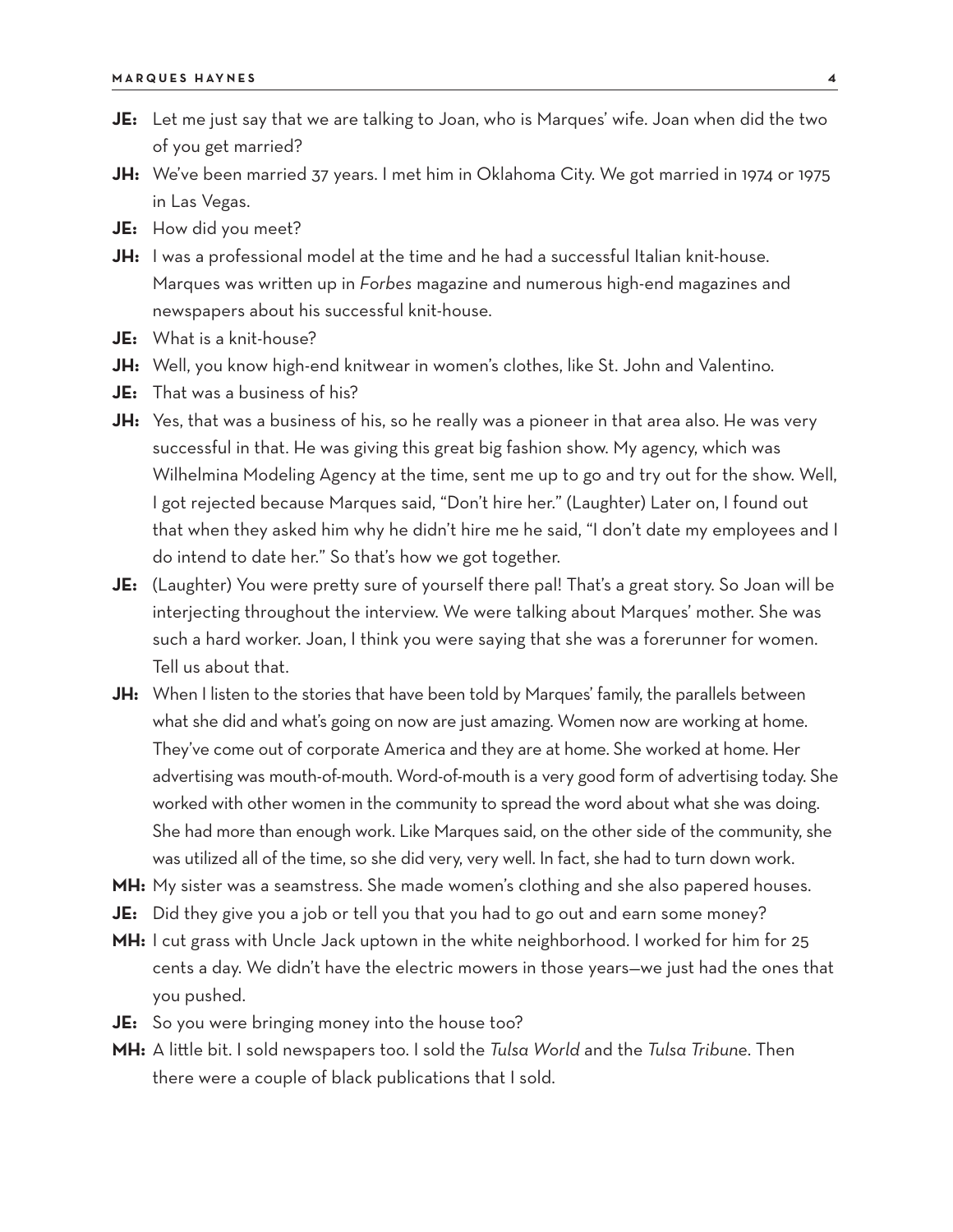## **Chapter 3 — 2:32 Introduction to Basketball**

**John Erling:** Where was your house located in Sand Springs?

- **Marques Haynes:** They had three streets for blacks in Sand Springs. They had the south section right across the street from the box factory. Then there was Oak Street, Pecan Street and Elm Street. Actually there were four areas all together. Elm Street was just a short street, but we lived on the south section there just north of the highway. The highway came right through that part of town.
- **JE:** Was that road renamed?
- **MH:** That particular road was not renamed, but they did change the name of a road to the Marques Haynes Highway. It's a road near the Tulsa County line.
- **JE:** You never thought that would happen living back then did you?
- **MH:** No, I thought they were joking when they told me that, but that's what they wanted to do.
- **JE:** (Laughter) Let's talk about your sister. Was she the one that was more dominant and interested in basketball?
- **MH:** My sister was a star player on the girls' basketball team in high school. I was just a kid then, I was only three or four years old.
- **JE:** What was her name?
- **MH:** Her name was Cecil. When she went to practice, she had to take me with her, because nobody would have been there to take care of me, being the youngest in the family. She would take me with her and put me over to the side and put chairs around me so while she was practicing with the other girls a ball wouldn't come over and hit me. Many times she gave me a ball. When I became interested in basketball it was through her.
- **JE:** Who taught you how to shoot? Did she teach you that?
- **MH:** I shot like her.
- **JE:** Like she did?
- **MH:** Yes, I bounced the ball the way like they would bounce it, and I would shoot like I saw them try and shoot. Before I knew it, as I grew older, I was shooting the same types of shots that she shot.
- **JE:** Who taught you how to dribble?
- **MH:** My oldest brother Wendell. He was a great dribbler in my opinion. My youngest brother Joe, who was older than me, taught me passing. He was a great passer and guard defensively.
- **JE:** So you were being coached at what age?
- **MH:** I was about four or five years old.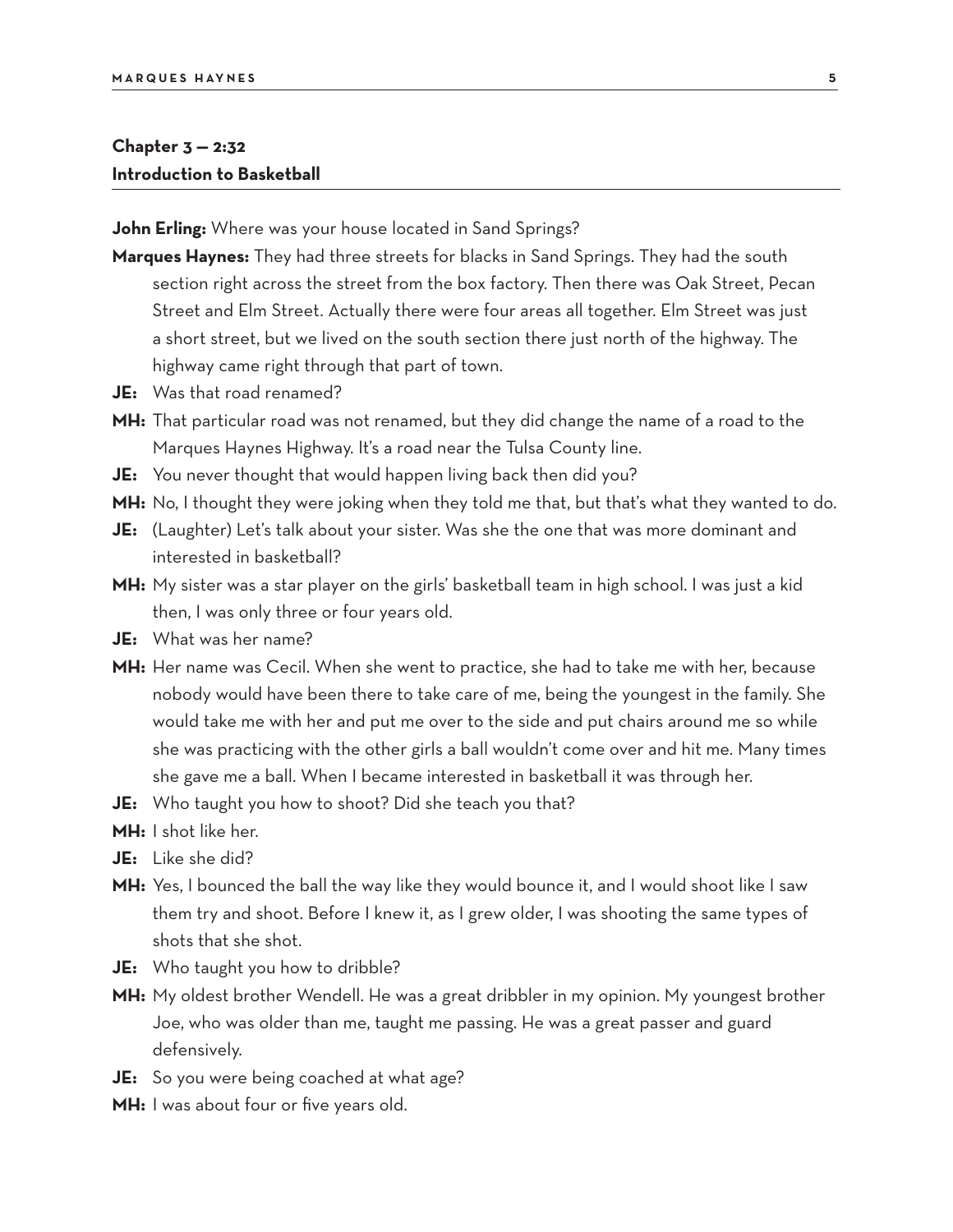**JE:** They must have seen something special in you back then too?

**MH:** At that age I don't think they did. He just threw me a ball and told me to mark him and I did a pretty good job of marking him.

## **Chapter 4 — 5:21 High School Basketball**

- **John Erling:** You lived in Sand Springs. Did you ever go into downtown Tulsa to the Greenwood District where the blacks lived?
- **Marques Haynes:** Yes. They had a trolley car in Sand Springs. We called it a streetcar. It went from Sand Springs to Tulsa. We didn't go to the local movies in Sand Springs, you know, because of segregation. The streetcar took us to the black neighborhood in Tulsa in and around Greenwood and then it would turn around and go back to Sand Springs. The Dreamland Theater was right across the street from one of the streetcar stops in Tulsa. We would get off and all we had to do was walk across the street to the movie house.
- **JE:** Was that the only place blacks could go to the movies?
- **MH:** Yes, in those years. They had the Dreamland Theater and the Rex Theater, but the Dreamland was the main one. Rex Theater came a little bit later. The Dreamland was the only one that the blacks went to.
- **JE:** Where did you go to school in Sand Springs?
- **MH:** We just had that one school called Booker T. Washington, named after a great black educator. I went there from kindergarten all the way through high school.
- **JE:** When you were in high school, did you think that you wanted to be a basketball player?
- **MH:** One day I was reading the *Pittsburgh Courier*, which was a black newspaper, and I saw where a fellow by the name of Pop Gates was being paid \$250 to play basketball. I couldn't imagine that someone was being paid to play basketball. That's when I started concentrating a heck of a lot more on basketball.
- **JE:** In high school did you try out and play for the varsity team as a freshman?
- **MH:** No, I was a mascot, or what you call a student manager now. I would watch the guys in high school play, but I had to do all of the cleaning up work before the game and after the game. I took care of the gym with another fellow named Roland Smith who I went to high school with. He and I were the two mascots and we got the chance to travel with the team. We got to go to Oklahoma City.
- **JE:** Probably your first trips out of the Sand Springs area were because of basketball?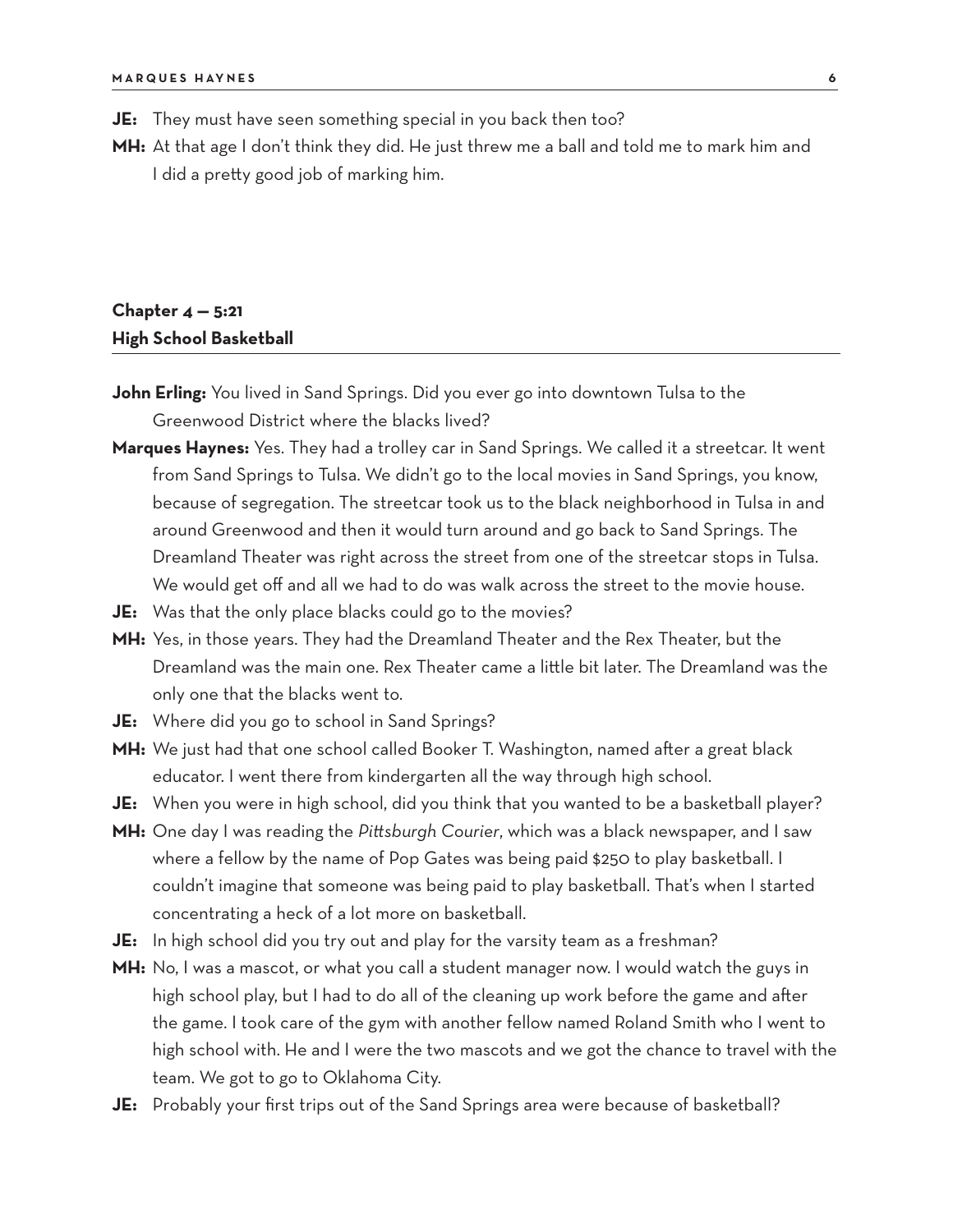**MH:** Yes.

- **JE:** Were you a member of the team for your sophomore year?
- **MH:** The team was going to the National Negro High School Basketball Tournament, which was being held in Tuskegee, Alabama. I was the 9th man, and the 9thth man didn't get a chance to make trips outside of the state. One of the players got sick and couldn't go. They stopped by my house that morning at 5am to ask me if I could go. I told them "yes" and my mom got me ready and I went down to Tuskegee with them. We ended up winning the National Negro High School Basketball Tournament.
- **JE:** So you were asked at the last minute to play…did you play much in that tournament?
- **MH:** Yes. I played an awful lot. I ended up making second-team All-American.
- **JE:** They were glad that guy got sick then, eh?
- **MH:** They might have been! Let me tell you whom I met at that time. I got the chance to meet Dr. George Washington Carver Jr. That's where his laboratory was. I met Eleanor Roosevelt and (inaudible) Cookman. Those three people I got a chance to meet on that trip.
- **JE:** Why was Eleanor Roosevelt there?
- MH: Well, now that I didn't ask her-but I got a chance to meet her. I assume they were there visiting with Dr. George Washington Carver Jr., because this friend of mine from Tulsa, who was a friend of my brother's, was taking me to Dr. Carver's laboratory to show it to me and to meet him. We were on our way and on the sidewalk Dr. Carver and these two ladies were on that same sidewalk. He stopped and recognized this fellow by the name of Fred Kennedy. We stopped and talked to him, and Dr. Carver introduced these two ladies to us.
- **JE:** That's great. You're team defeated these twins from Oklahoma, who were they?
- **MH:** The Cudjoe twins, there was almost a whole family of them. Lawrence and Lance were the twins but then they had two older brothers. The Cudjoe twins had beaten us twice in Oklahoma before we got to Tuskegee, once in Seminole, and once in Sand Springs. Now we were both in this tournament in Tuskegee. Now, for the first time, and I think the only time, we had two teams from the same state in the finals. We beat them in the finals at Tuskegee.
- **JE:** The names of players that were on that team like Orlandis Low and Milton "Big Eyes" Davidson?
- **MH:** That's right.
- **JE:** There was Andrew Wilks and Long John Smith?
- **MH:** That's right. You did some good researching! (Laughter)
- **JE:** You won a state title with that team and you were named as Second Team Scholastic All-American? So it wasn't just that you could play basketball, you were also a good student.
- **MH:** Yes, I was a good student.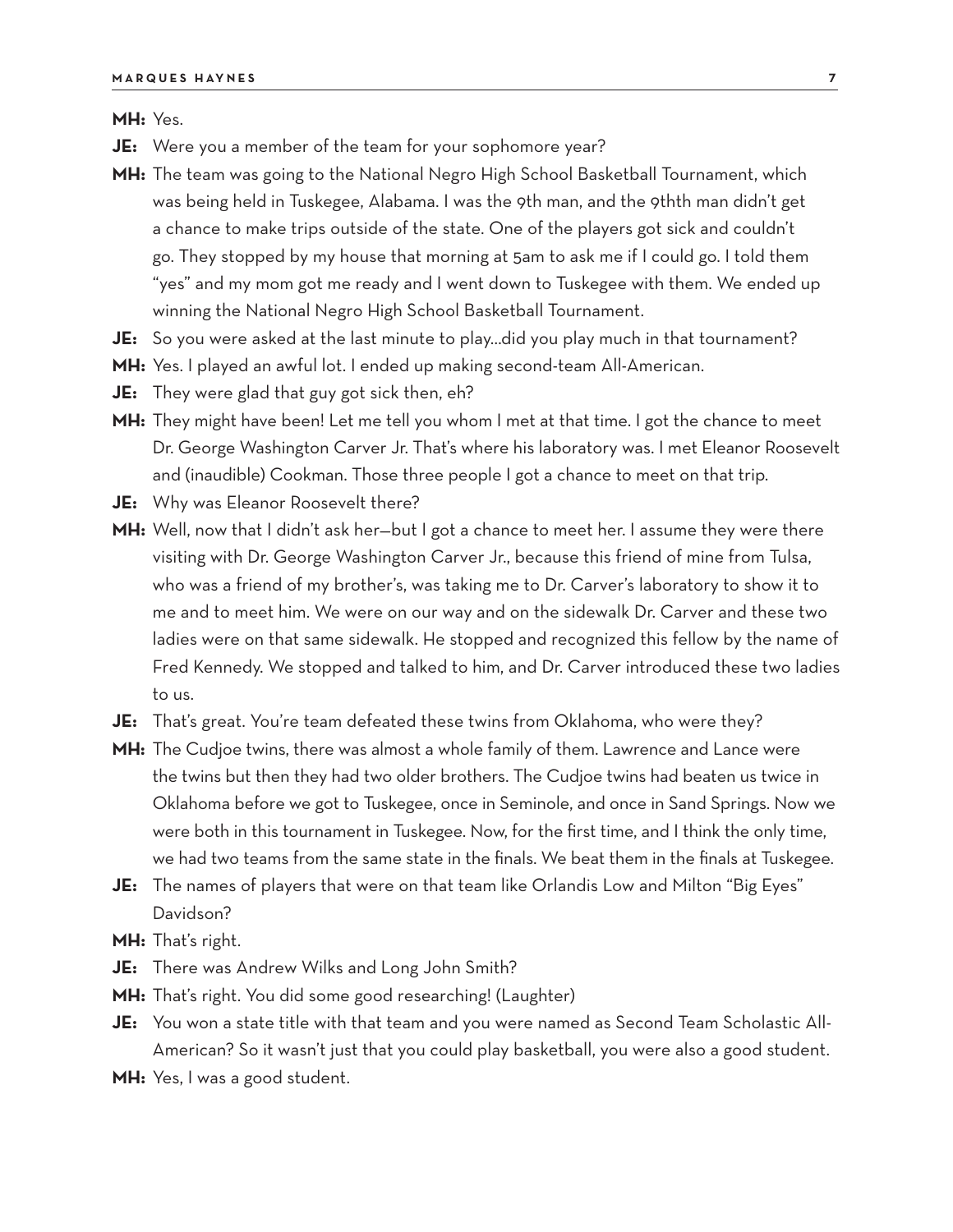## **Chapter 5 — 2:43 Langston University**

**John Erling:** You went to Langston University?

**Marques Haynes:** That's right,

- **JE:** There's a story about \$25.
- **MH:** Our church gave a \$25 scholarship to the student member of the church that had the best grades. I couldn't help but win, because I was the only one from my church that was graduating that year. (Laughter) So I got the \$25 scholarship. I went up to get it and they told me they would send the \$25 to the school of my choice. Langston was the school of my choice. So I got to Langston and I went to get my \$25. They told me to sign a piece of paper and I signed it. I went to put my hand out for the \$25 and they said, "No, that's for your tuition." (Laughter) I thought—what am I going to do now? I remembered one thing, my oldest brother who went to Langston used to work on the yard for a fellow named Uncle Bill. So I went to Uncle Bill and asked him if he needed another worker. He heard my name and realized he had hired my brother and he told me to come on. He asked me, "What can you do?" I said, "I can cut grass." He said, "Can you fix a lawn mower?" I said, "I can take them apart and put them back together." He said, "Well, your brother couldn't do that." I said, "He probably did a lot of things I couldn't do." He said, "Let me see you do that." I took that sucker apart and put it back together so quick. He told me I was hired even before I finished it.
- **JE:** (Laughter)
- **MH:** I worked there for a short period of time and then another thing came up at an elementary school next to the campus of Langston University. They needed somebody to clean that school up. It was janitorial work and Uncle Bill asked me if I wanted that job and I said, "Yes, let me have that." Then later, I became the janitor for the college basketball team. That's what I wanted, the gym. I would practice, but after practice I used to clean up.
- **JE:** What did you do with that money you earned?
- **MH:** I used it to pay my tuition. My two brothers went to Langston but my sister didn't go. She got married and she had her own business as a seamstress. She made women's clothing and she even made her son's clothing. She was a great seamstress. She would get these dress patterns and lay them out on the floor and cut it out and before you knew it she had a dress or whatever it was made.
- **JE:** Did you play as a freshman on the Langston University basketball team?
- **MH:** I went out for the team and I was on the team, but I wasn't a starter until the second or third game. Then from that point on I was a starting guard.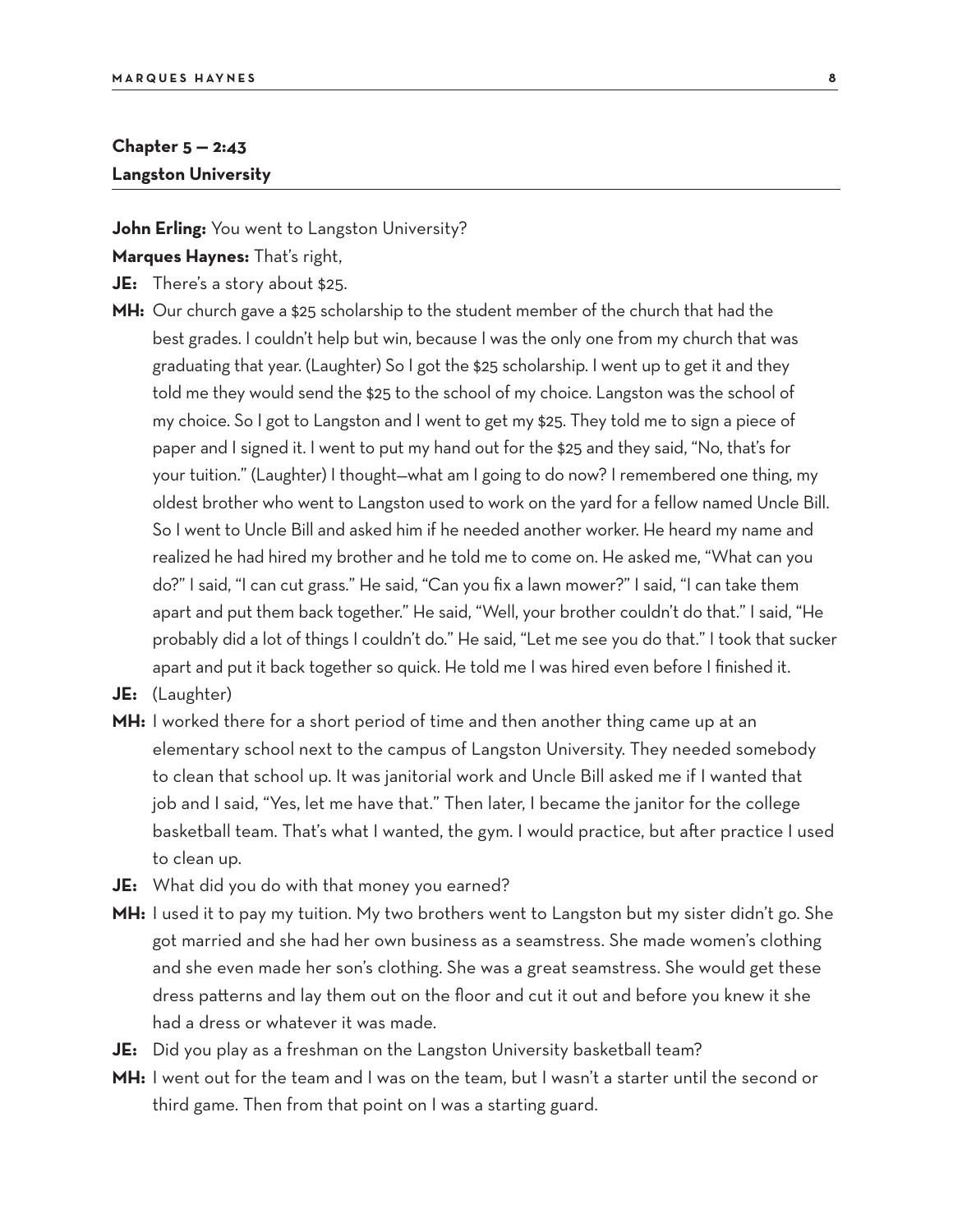#### **Chapter 6 — 4:38 Jackie Robinson**

**John Erling:** One time you were playing for Langston and you were in Baton Rouge, Louisiana. **Marques Haynes:** Yes, we were at Southern University, just outside of Baton Rouge.

- **JE:** You dribbled out the clock to make fun of Southern University—why did you do that?
- **MH:** No, no. I didn't do that to make fun of Southern University. What happened was Jackie Robinson was a friend of a fellow from Austin, Texas who had a team playing there. Jackie was visiting them, but Jackie was at the same time on his way to training camp in Cuba. That's where I met Jackie. While I was talking with Jackie, the Southern University team was playing Jackie's friend's team that was from Austin.
- **JE:** Sam Houston College?
- **MH:** Yes! That's right. Oh, they were putting on a show against Jackie's friend's team. The crowd was just going wild with every little bit that they did. Jackie and I just stood there and we were watching that. I thought that was terrible that the coach allowed that to happen. Jackie was getting ready to go. I said, "No Jackie, you've got to wait for a while. You can't go right now." He said, "I've got to go to train. I'm going all the way to Cuba, man." I said, "You've got to stay because if you hear about what's going to happen in this next game…we are going to be playing Southern and you are going to wish you had stayed here."
- **JE:** We should point out here for listeners that Southern University ran up the score on Sam Houston College.
- MH: Yes. The crowd was just going wild. I felt sorry that this was happening because Jackie was seeing his friend's team having a show put on them—and that's exactly what it was. They were just showing off. They were way ahead of them. So I convinced him to stay and watch. I told him, "Jackie, this is something that you have got to see. This is going to be for you because we are going to play Southern in the championship game." So we played Southern and near the end of the game I went into this dribbling routine. The referee was trying to stop me and I asked him if he would get out of the way. Then all at once there was a big, loud uproar. I wondered what the heck was going on. One of my teammates said the coach was behind me. I figured he was going to disapprove of what I was doing but I thought he would maybe do it from the sideline. Then all at once the referee wasn't saying anything—by then he was enjoying it. I looked up and Zip, my coach, was directly behind me out on the court trying to stop me. You know how men used to wear cleats on their heels or on the toes of their shoes?
- **JE:** Yes.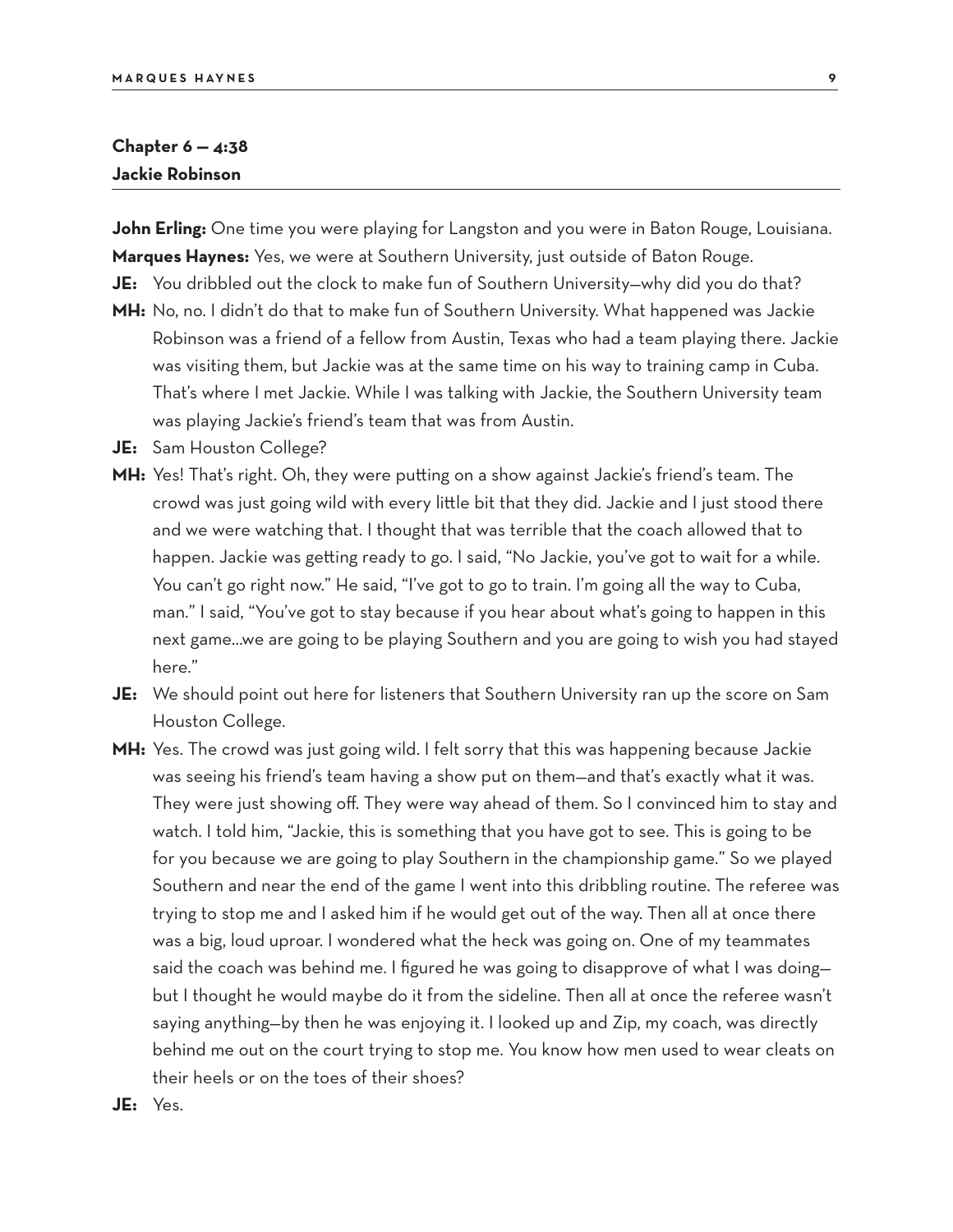- **MH:** I knew Zip had those cleats on. So I thought I am going to take care of this. So I went into a real fast dribble and all at once I stopped and he tried to stop too and Zip went right on by me. (Laughter) The crowd was going wild and they were throwing these little airplane paper deals down on the floor. I went on and made the basket and went straight to the dressing room. Zip was right behind me. He slammed the door and said, "Haynes…you'll never play another game at Langston University." I looked him straight in the eye and I said, "Zip, this is the last game of the season and I'm a senior." (Laughter) He said, "Oh hell." (Laughter) He walked out.
- **JE:** He had seen you do that dribbling in practice hadn't he?
- **MH:** No, Zip didn't know I could do that. We did it in practice, but we did it when he was out of the gym. The assistant coach Powell knew we could do it, but he didn't care. Zip didn't allow anything that was fancy. No behind-the-back passes, no bouncing the ball between your legs. He did not like showmanship. He was strictly a "no showmanship" type of coach. The only time we did anything like that was when we knew he was out of the gym. The gym had two doors. Sometimes he would leave and go over to the administration building for a while. We would put somebody at each door to watch and see when he was coming back. We would get out there and do all kinds of fancy dribbling and passing and having fun. Then they would signal us that he was coming back and so we would stop it.
- **JE:** Let me ask you again about Jackie Robinson, did you know him before that game that day?
- **MH:** No, I didn't. I met him the day of that game.
- **JE:** For listeners, he was the first black major league baseball player. He broke the color line in baseball with the Brooklyn Dodgers in 1947. But he was a nice person and you liked him?
- **MH:** Oh yes. Jackie was a great person. He was the type of guy that never met an enemy. He was a friendly person.

## **Chapter 7 — 3:49 Marques — Globetrotters**

John Erling: When you played for Langston, the team had 112 wins, 3 losses, 2 conference titles and included a 59-game winning streak.

#### **Marques Haynes:** Yes.

- **JE:** What schools did you play?
- **MH:** We played schools in our conference. Bishop College out of Texas, Wiley, Xavier out of New Orleans, Texas College and Southern University.
- **JE:** One time Langston was invited to play an exhibition game against the Harlem Globetrotters?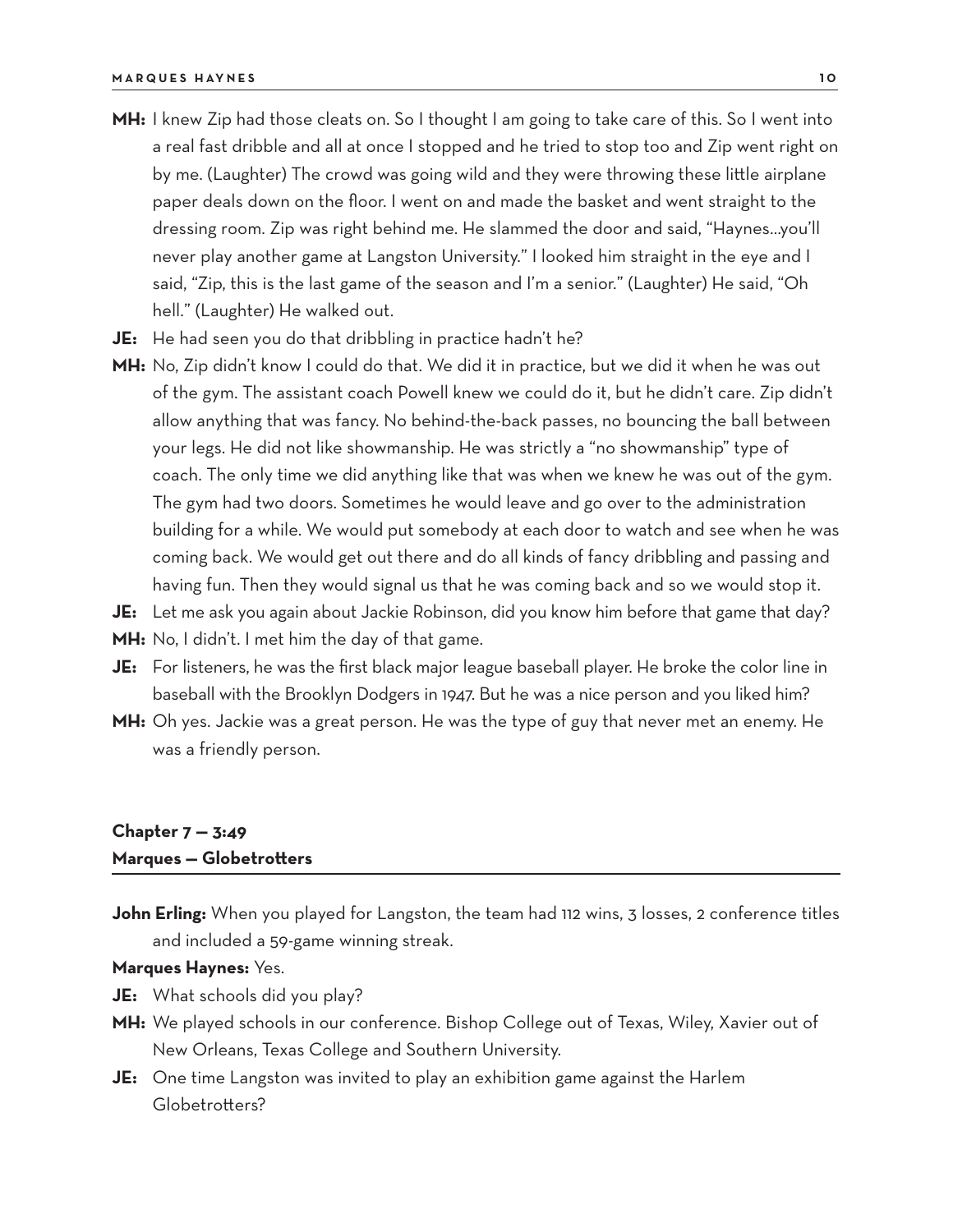- **MH:** Well, what happened was the team that they were going to play in Oklahoma City cancelled out on them. They got a hold of our coach, Zip Gayles and asked if our team would substitute and play against them because the other team wasn't going to make it. Zip said, "Yeah, we'll play against you." So we got into OKC at the old auditorium. We warmed up before the ball game and all of the coaches and the captains would meet at center court. Their coach told our coach, "We'll beat you when we play you but we won't make you look too bad." Zip told us, "Hell, make us look bad?" "He said to us, you guys shoot your best shots—you guys know what to do." We thought, okay let's get it on. We got it on and what happened at the end of it, we were the only college team to ever beat them. Langston University beat them by four points.
- **JE:** And you scored 26 points.
- **MH:** Oh, you've got all that info down eh?
- **JE:** I do! Were the Globetrotters doing all of their clowning around in that game where you played them?
- **MH:** No. They were for real. They were playing straight up.
- **JE:** So you weren't doing your dribbling act during that game?
- **MH:** Oh no, no. They wanted me to travel with them after that. I said, "No, man, my mom would kill me if I left school now. I'm graduating in May." They asked if they could hear from me and I said, "Well, what do you mean?" They said they would like to keep in contact with me and bring me up to Chicago to join them.
- **JE:** You came to the attention of Abe Saperstein who was the owner of the Globetrotters. Was he at that game?
- **MH:** No, he wasn't, but his traveling secretary, his front man was, a fellow by the name of Winfield Welch.
- **JE:** That's when Abe heard about you and wanted you to join the Globetrotters?
- **MH:** Actually, they had a team called the Kansas City Stars. That's the team I started out with. I played briefly with them. It was like a farm team for the Globetrotters.
- **JE:** Did you do your dribbling act then?
- **MH:** Yes, I did my dribbling act and shooting act and all of it.
- **JE:** How much did you earn?
- **MH:** I think I made \$250 a month.
- **JE:** Then you signed on with the Globetrotters in 1947 I believe?
- **MH:** Yes. The Hawaiian team was supposed to play the Globetrotters in Oakland, California. The Kansas City Stars were playing in the same deal. The Stars were supposed to play the first game and then the Globetrotters were going to play the second game. I was on the Stars at that time. The Hawaiian team was supposed to play the Globetrotters in the main event. Somehow, they were beating the Globetrotters. Winfield Welch asked me,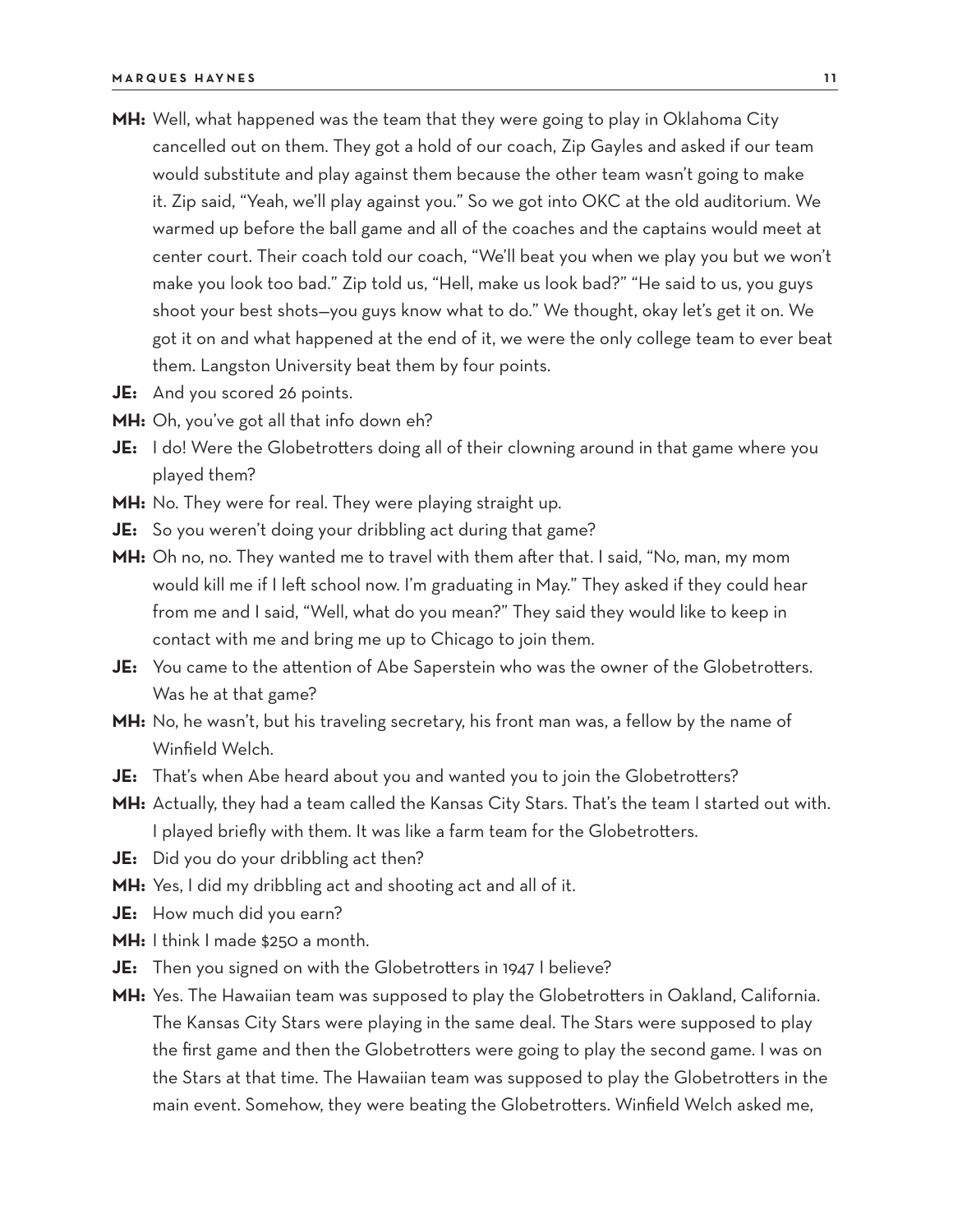"Do you want to play against the team from Hawaii?" I said, "Sure." So I went on and got dressed and I took one of the Globetrotters places. As soon as I got in the game I started firing away. I looked up and we were 10 points ahead of them. (Laughter) That's when I joined the Globetrotters.

## **Chapter 8 — 2:54 George Mikan**

**John Erling:** The National Basketball Association was not very popular at that time was it?

- **Marques Haynes:** It wasn't very popular at all. They ought to thank the Globetrotters forever because the Globetrotters kept them going. That's a real fact.
- **JE:** The Globetrotters brought attention to the basketball games when they played the NBA.
- **MH:** That's right. When they played on the card with them—when they had two games, a double header.
- **JE:** So people came out really to see the Globetrotters?
- **MH:** That's a fact. The Globetrotters would play the first ball game and after that they would play the NBA game, but people started walking out, so they changed the schedule around so that the NBA teams played the first game and the Globetrotters played the second game.
- **JE:** You started for the team when you beat George Mikan and the Minneapolis Lakers in 1948?
- **MH:** That's right.
- **JE:** It was in the Chicago Stadium.
- **MH:** I broke my back that night.
- **JE:** Really? Tell us about that.
- **MH:** George Mikan and I went up for a rebound. We both caught the ball at the same time. He snatched the ball and my hand slipped off of it and I fell on my back and broke it. They tried to take me out of the game but I told them I didn't want to sit on the bench and get cold. So I stayed in the ball game and finished the game.
- **JE:** Wow.
- **MH:** I couldn't sleep that night. The next day I went to the hospital. They examined me and they knew that I had fractured a lumbar vertebra.
- **JE:** Was that the end of the season?
- **MH:** That was the end of the season for me. They put a cast on me (motioning) from here to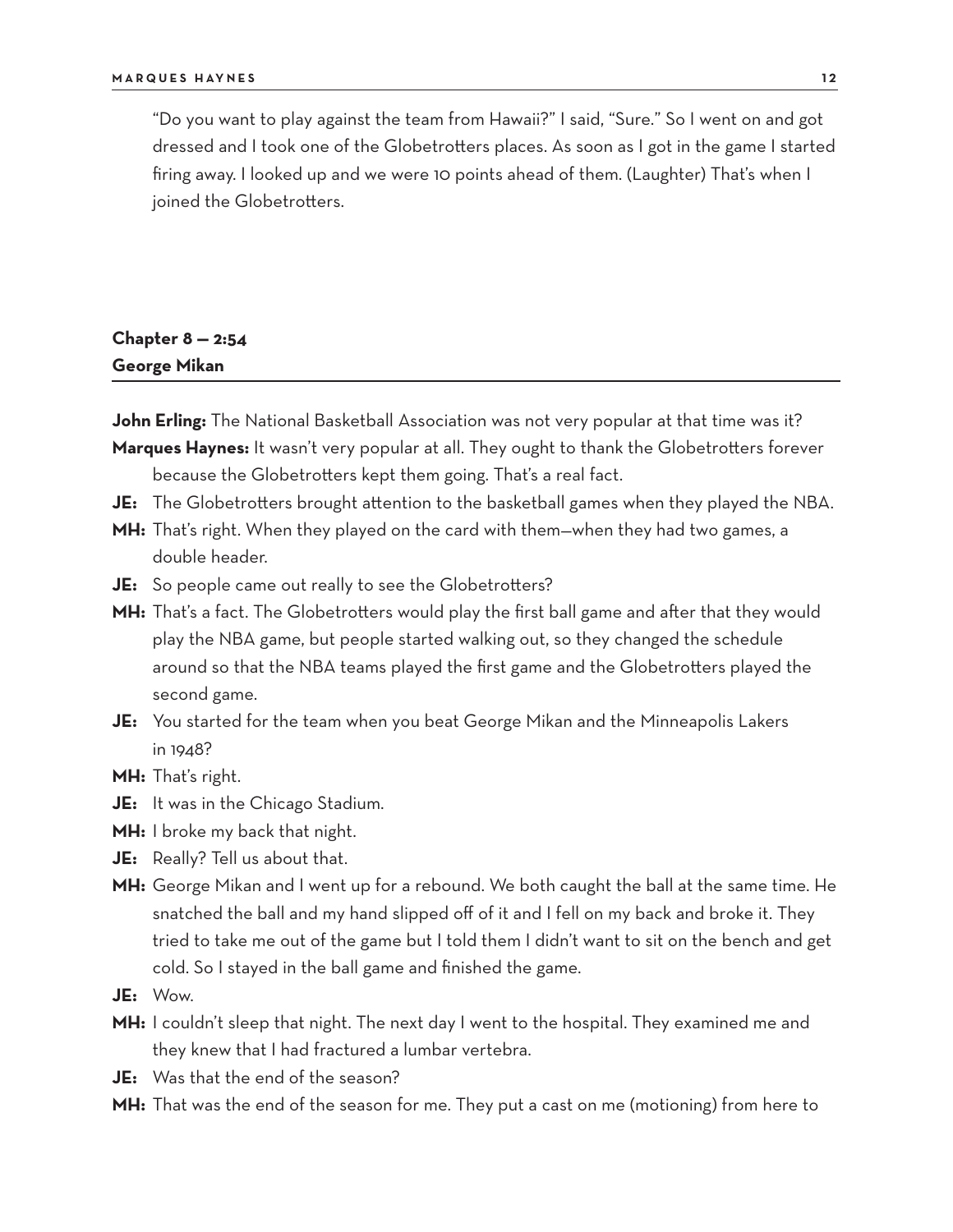here. After a couple of months they put a shorter cast on me. After that, I just wore a regular brace, but it did stop me from playing.

- **JE:** How long were you out?
- **MH:** I was out until the next season.
- **JE:** But you won the ballgame 61-59?
- **MH:** Yes, we won the ballgame with a last-second shot by Ermer Robinson. That was the first time we played them.
- **JE:** You played them again in 1949 and you beat them 49-45 in front of 21,000 fans.
- **MH:** Yes. That's when I did my dribbling.
- **JE:** That had to be embarrassing for the Minneapolis Lakers. George Mikan was known as one of the first 7 footers. Did you remember a man by the name of Bob Kurland?
- **MH:** Yes, Bob used to play for the Phillips 66 Oilers.

**JE:** Right.

- **MH:** Yes, I know Bob.
- **JE:** He was also about 7 feet tall.
- **MH:** At least.
- **JE:** These two guys, Bob Kurland and George Mikan were the two first big-tall seven footers so to speak. I have interviewed Bob Kurland and he doesn't really think he's seven feet tall, but they promoted him that way.
- **MH:** Well, he looks like he's seven feet tall anyway, (chuckle) if you stand up beside him.
- **JE:** Did you ever play against him?
- **MH:** No, I didn't play against Bob, but I did play against Mikan.
- **JE:** Okay, but you might have been around him before.

**MH:** Bob Kurland?

- **JE:** Yes.
- **MH:** Sure, he was a big Phillips 66 player.
- **JE:** But they never played the Harlem Globetrotters?
- **MH:** No.
- **JE:** What kind of a guy was George Mikan?
- **MH:** George was a nice fellow. He wasn't what you would call a talkative fellow but he was just a real nice guy—very nice.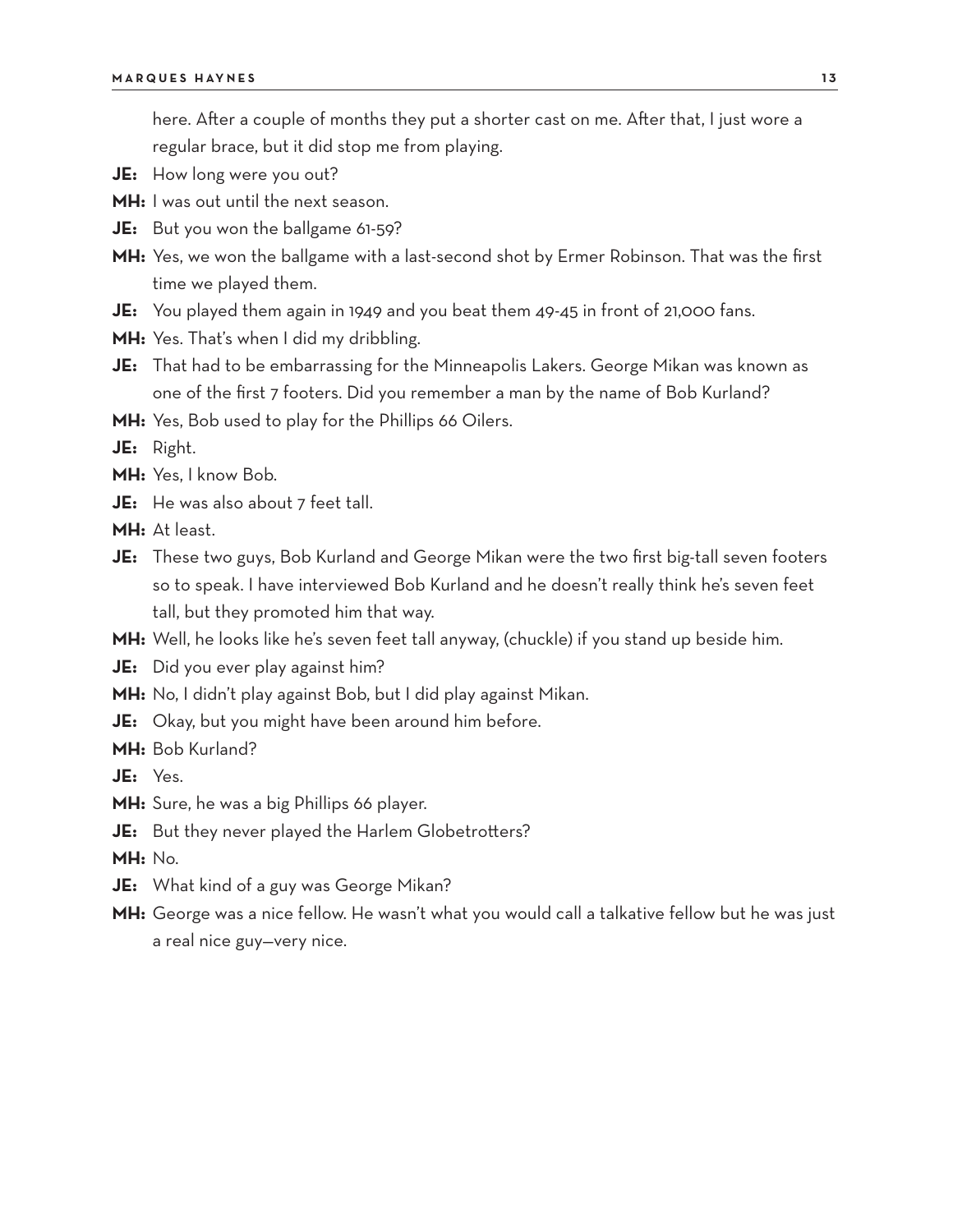### **Chapter 9 — 4:40 Money**

- **John Erling:** There was a player for the Globetrotters that was pretty special and his name was Goose Tatum.
- **Marques Haynes:** Goose Tatum, that's right. There will never be another one like him. He also played baseball briefly with the Kansas City Monarchs and for another team called the Zulus and they worse grass skirts. (Chuckle) I think that team was out of New Orleans.
- **JE:** Then there came a point where you left the Globetrotters.

**MH:** Yes, in 1953.

- **JE:** Why was that?
- **MH:** That was what you call a player against owner argument so to speak.
- **JE:** Like a contract dispute?
- **MH:** Yes. Saberstein always figured that you had to take whatever it was that he gave. He had sent my contract out to me in Oklahoma and asked for me to send it back something he had not done before. I looked at it and to me it seemed like the same contract as before. I thought, I've got to do some negotiating here. So he called me and asked me why I hadn't sent the contract back. I said, "You'll get it." He sent his brother down to get me to send this contract in. I told him he could not have it and that I would take it with me when I returned. So I went back, this was in the Chicago area, I went to his office and we sat down and we started talking about this contract. I said, "Let me tell you something, we have got to do something in the area of negotiating. The first contract I signed, I didn't know any better. We have got to negotiate on this." He had made two movies on that first contract and he was planning a third movie, but he didn't pay anybody what they felt that they should have gotten. He had made the *Harlem Globetrotter Story* and *Go Man Go* and he was getting ready to make another one. He hadn't told us about the third one, but I found out from one of the guys that worked in the office, named Jackson. He was one of the first Globetrotters back in the 1920s. I wanted to negotiate.
- **JE:** What kind of money was he offering you?
- **MH:** \$2,500 a month.
- **JE:** What did you want to make?
- **MH:** During those years I felt I should have been in the market of about \$5,000 or \$10,000 a month.
- **JE:** But he was not really respectful of you was he?
- **MH:** He and I got along well up until this point. I always told him that I felt that he was his own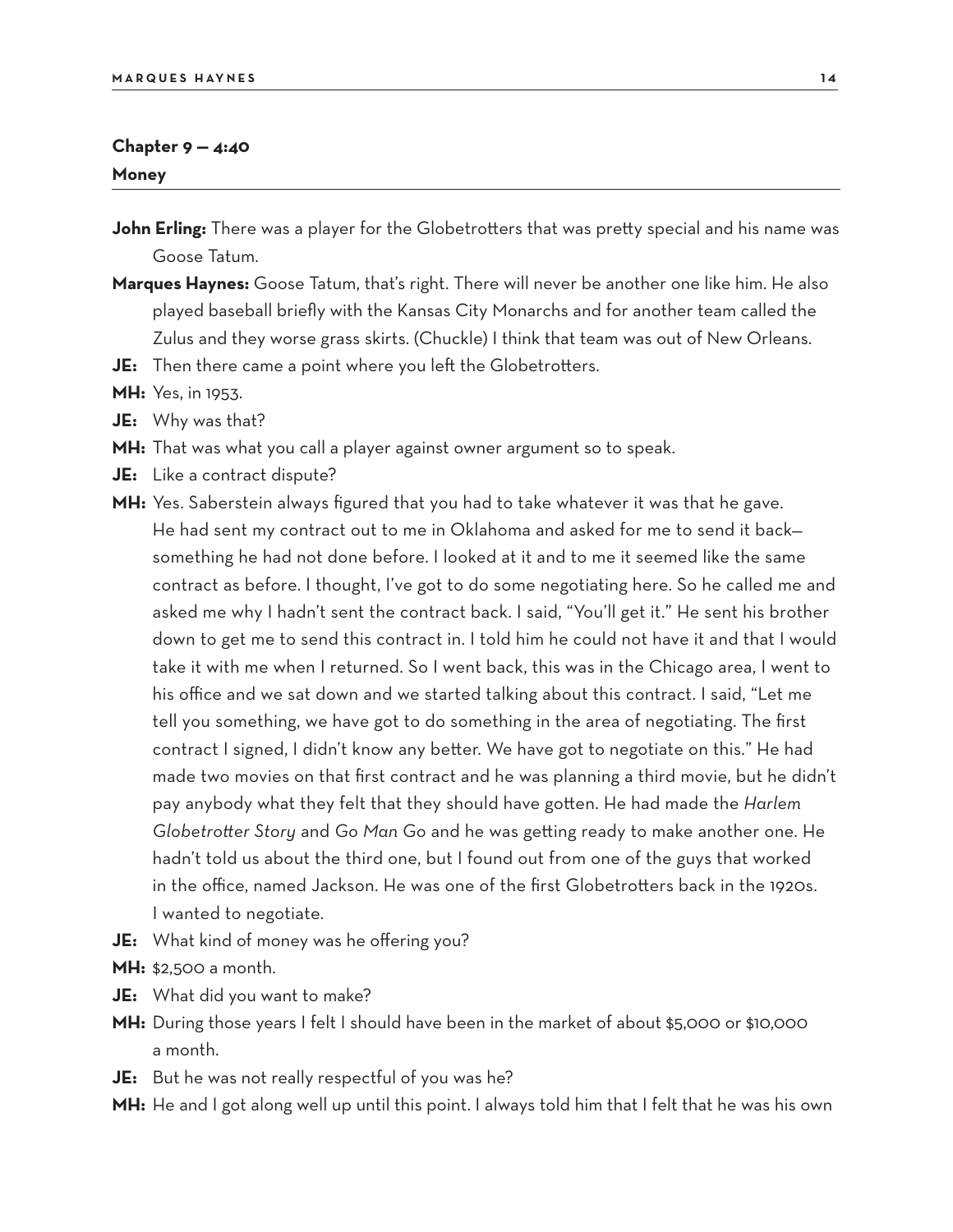worst enemy. He wanted to know why. I said, "You aren't square with the guys. You don't tell them the truth. You tell them one thing and it's something else."

- **JE:** Was he famous for the quote, "Negroes don't need as much money as white men do?" Did he say that?
- **MH:** Well, yes, he actually said that. I told him that I pay as much for a bottle of milk for my daughter as it does for yours. I told him that I did not know what he was talking about.
- **JE:** So, you quit, you didn't want to play for him?
- **MH:** He didn't want to negotiate on the contract.
- **JE:** Then whom did you play for?
- **MH:** I played for the Magicians. I started my own team.
- JE: All right, but you turned down a \$35,000 offer to play for the Philadelphia Warriors in 1953.
- **MH:** Goose Tatum had left the Globetrotters and had joined my team, the Magicians. Now, if I had joined the Warriors…you see Saberstein thought that Goose would come back. I had bookers and I had people in all parts of the country that got games for me. This is how he was thinking.
- **JE:** But you did turn down that \$35,000. You would have been the highest paid player in the NBA.
- **MH:** At the time, that's right.
- **JE:** Why did you turn it down?
- **MH:** Mainly because if I would have taken that, Goose would have had no alternative but to go back and play for the Globetrotters.
- **JE:** And he was making more money with you?
- **MH:** Yes, he was making more money with me. If I had not turned it down, Goose would have been out there by himself. He wouldn't have known what to do. He didn't have the bookers or anything else.
- **JE:** \$35,000 was a lot of money then, were you making a lot of money with the Harlem Magicians yourself?
- **MH:** Oh yeah.
- **JE:** You did everything for that team. You were the manager and the scheduler and the booker?
- **MH:** I did all of it. In traveling about with the Globetrotters, I met a lot of people who became acquaintances. I met bookers and later I was able to arrange games with them. Once I got Goose Tatum, it was no problem. Everybody, including Madison Square Garden, Boston Garden—I had the whole thing that Saberstein had. He was still pushing, but he didn't stop me. He tried to stop me two or three times.
- **JE:** He filed a lawsuit against you.
- **MH:** He filed two or three lawsuits against me and tried to get me to stop playing.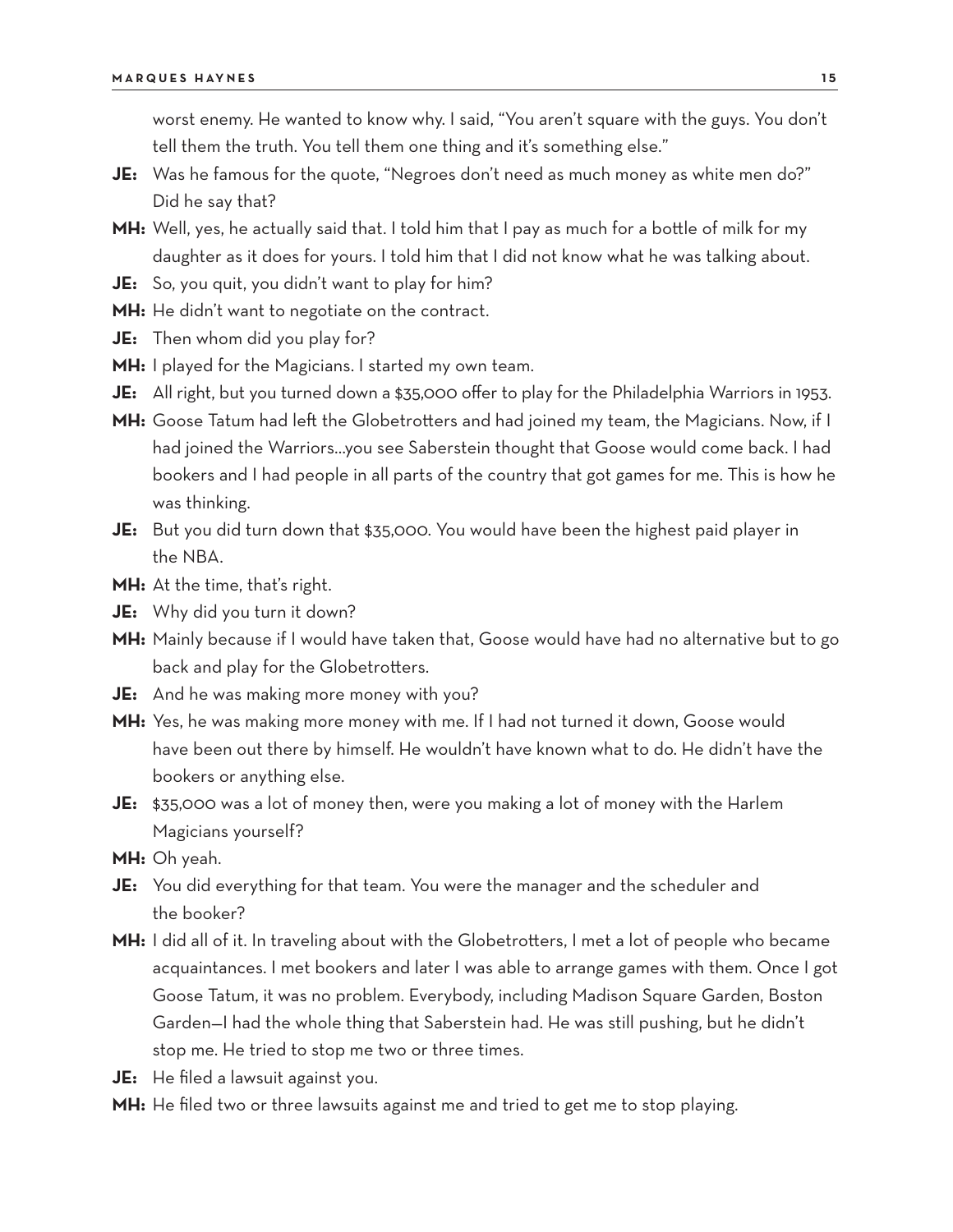## **Chapter 10 — 2:44 Boxer & Jesse Owens**

**John Erling:** The boxing legend Sugar Ray Robinson even played on your team didn't he?

- **Marques Haynes:** Oh yeah. He played in the Garden with me and one or two other places on the East Coast.
- **JE:** Was he any good?

**MH:** No.

- **JE:** (Laughter)
- MH: He was an attraction. They were paying to see the Globetrotters because he was an attraction.
- **JE:** Right. What kind of a guy was Sugar Ray Robinson?
- **MH:** He was one of the nicest guys that you would ever want to meet. He was very friendly and he had lots of personality.
- **JE:** Tell us about the day in 1951 in Berlin with Jesse Owens, the great track star who was your traveling secretary for the Harlem Globetrotters.
- **MH:** He and I roomed together.
- **JE:** Let me just say here that Jesse was a track and field athlete. He specialized in sprints and the long jump. He participated in the 1936 Summer Olympics in Berlin and he won four gold medals. This was at a time in 1936 where the victory was important because Adolph Hitler had intended for the 1936 games to showcase his Aryan white supremacist ideals.
- **MH:** Yes.
- **JE:** So here comes Jesse Owens. What kind of a guy was Jesse?.
- **MH:** He was one of the nicest persons that you would ever want to meet. He was a friend to everybody. He was a great speaker and a top dresser. He was personality plus.
- **JE:** So here he comes to Berlin in 1951?
- **MH:** Yes and people loved him. We played in the Berlin Stadium. We went there on a chartered bus, but Jesse wasn't on the bus with us. A helicopter brought him in. When he got out of that helicopter and it was announced that Jesse Owens just arrived, boy, that stadium went wild. You had to put some cotton in your ears for earplugs. They just went wild when he got out and they gave him applause. He took all of his outer clothing off and he had his jog togs on. They invited him over to the Chancellor's box to greet him. He said to Jesse that in 1936 he had literally refused to give Jesse his hand, but he said, "Today Mr. Owens I give you both of my hands." Boy, that crowd went wild.
- **JE:** There were 75,000 people there in the stands. They must have given him a standing ovation for a long, long time.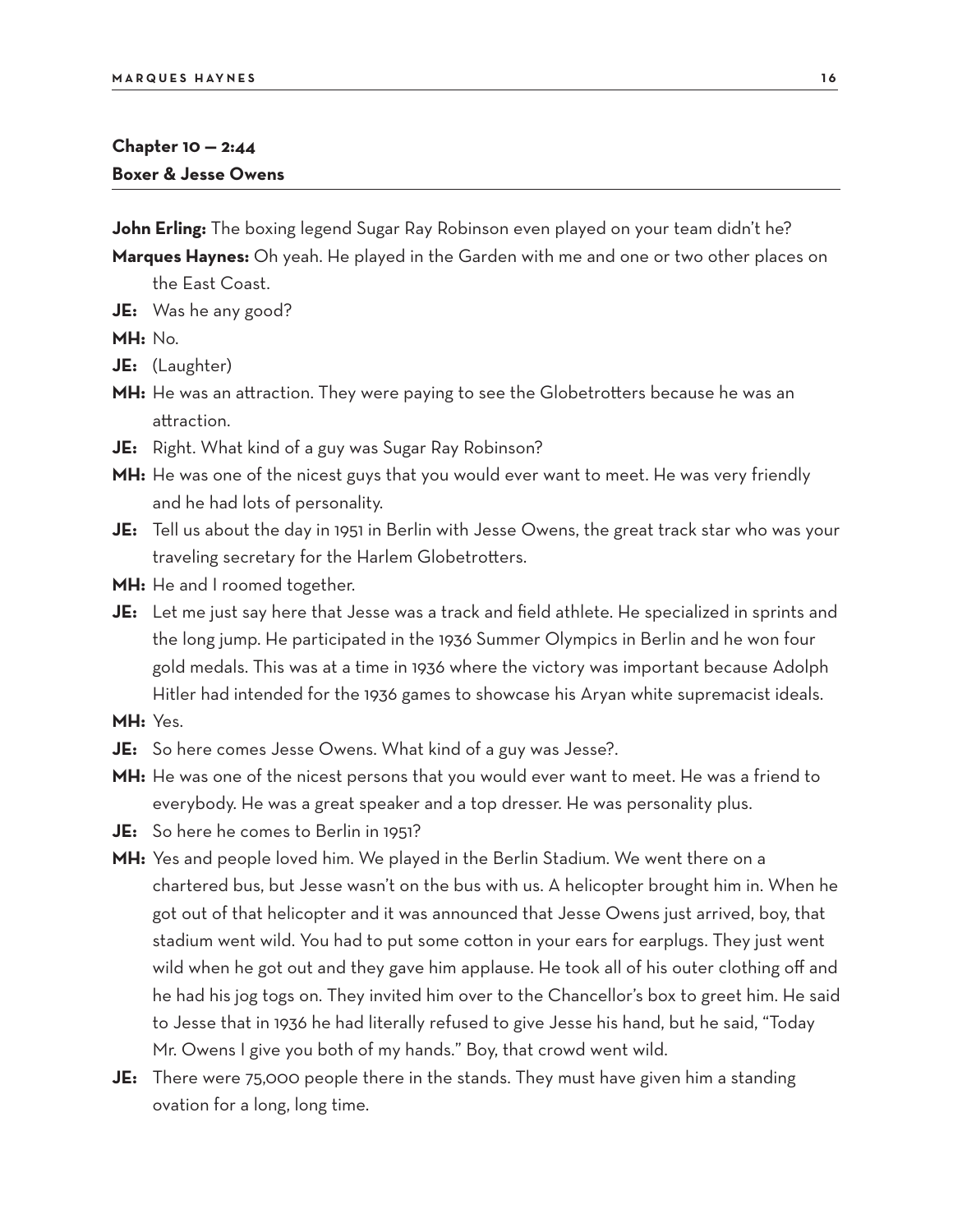**MH:** Yes. Jesse took a light jog around the field. At the end of it, what really set it off was he took this long jump and it got even louder. The people just loved him over there.

**JE:** And you were there because the Harlem Globetrotters were playing in the Berlin Stadium. **MH:** That's right.

## **Chapter 11 — 2:31 Goose Tatum**

John Erling: Let's talk about some of the names of The Globetrotters. We've already talked about Goose Tatum. Was he the best or the greatest?

**Marques Haynes:** There's no doubt about it. There will never be another one like him.

**JE:** Was he funny off the court joking around in the locker-room too?

- **MH:** Goose liked to go for a walks early every morning. Sometimes we would get up early and once he went out the door we would all go to the window of the hotel, because this guy was funny just watching him walk. (Laughter) But he was one of the nicest guys in the world. If we would pass a guy on the street and he has a can to beg for money. Maybe he's blind or maybe he's not blind, but Goose would always give him some money. He would say, "C'mon and follow me and I will get you something to eat." He was a good guy.
- **JE:** How did he get the name Goose?
- **MH:** He was a great baseball player. He was a first baseman. He did a lot of ball handling during the seventh inning stretch with another guy. His claim to fame when he played baseball was that no one could get by on him. Goose could stretch so far and keep his foot on the base that nobody could get by on him.
- **JE:** What about Sweetwater Clifton?
- **MH:** I think Sweetwater was the first black to go into the NBA.
- **JE:** Oh!
- **MH:** The NY Knicks signed him. Then I think Chuck Cooper was the next and he went with the Boston Celtics.
- **JE:** What about other players for the Harlem Globetrotters, Sam "Boom-boom" Wheeler?
- **MH:** Yes, he was out of St. Louis. He was a good ball player.
- **JE:** Bernie Price?
- **MH:** Yes, Babe Presley, Duke Cumberland…
- **JE:** Ducky Moore?
- **MH:** Yes, he was out of Cleveland, Ohio. Of course, Babe Presley was out of Cleveland also.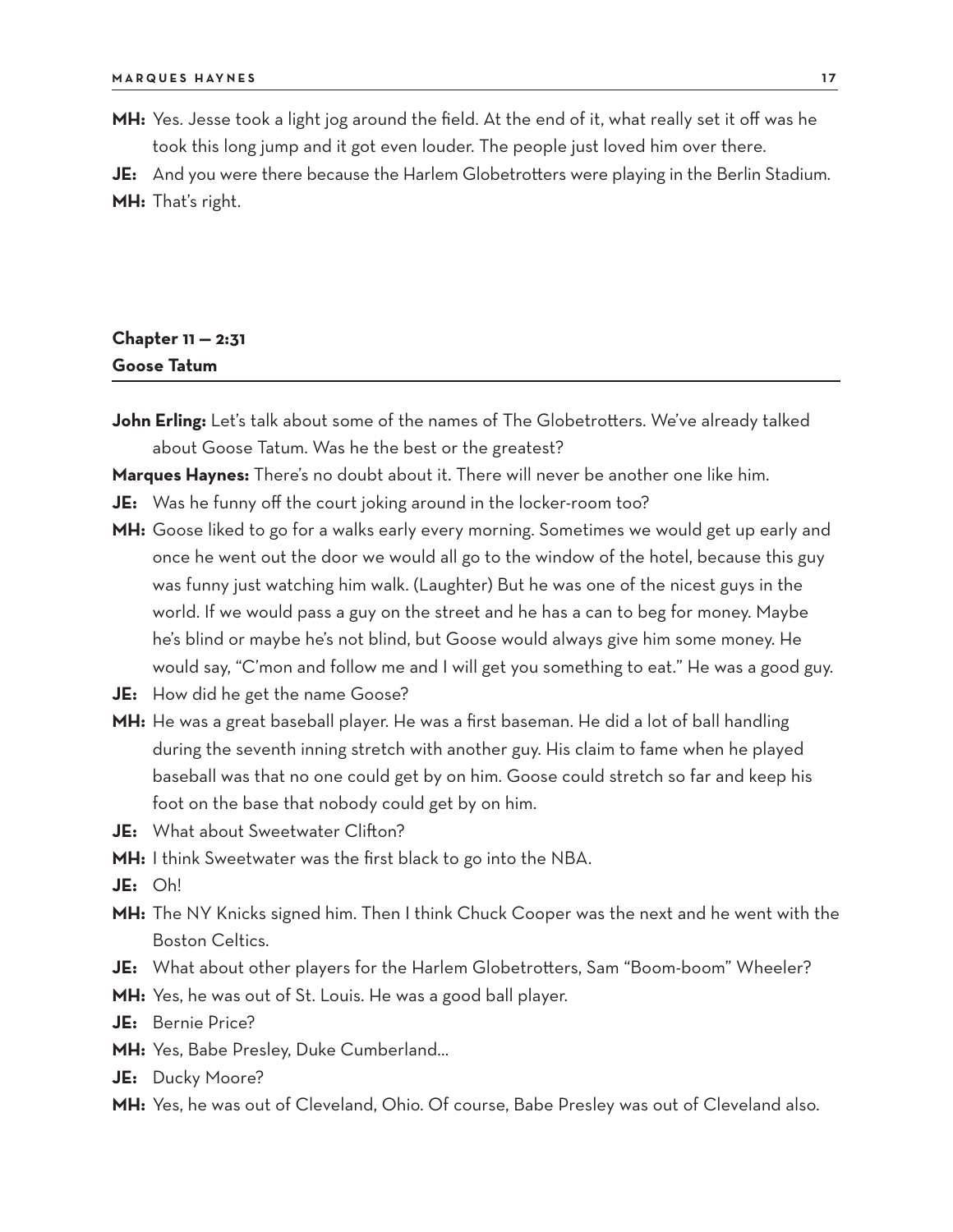**JE:** Josh Grider?

- **MH:** Yes, he was from Tennessee State.
- **JE:** Ted Strong?
- **MH:** Ted Strong was a great baseball player. He used to play for the Kansas City Monarchs.
- **JE:** Was the game of basketball different then than it is today? Was it more skillful back then than it is today?
- **MH:** No, it's as skillful, but not when it came to showmanship stuff.
- **JE:** Right.
- **MH:** As far as being good, yes. You had guys like Goose Tatum. He was the greatest there ever was. You've got guys now playing that part that Goose played, but they're not anywhere close to his ability.

## **Chapter 12 — 3:12 Tatum Mystery**

**John Erling:** Goose Tatum is buried here in Texas isn't he? **Marques Haynes:** Yes. D2668 I think in El Paso.

**JE:** At Fort Bliss?

**MH:** Yes, that's right.

- **JE:** Did you just give the number of burial plot?
- **MH:** Yes. D2668 I think. That was a terrible thing.

**JE:** There was no funeral service for him was there?

**MH:** No. In fact, the girl that was his wife had only been his wife a short time. She gave the funeral home people orders not to let anyone come view the body. See, Goose and I were supposed to meet here in Texas for a ball game at Southern Methodist University. We had just talked about it the day before. I went to El Paso to the Ramada Inn and I asked the man at the front desk where the black funeral homes were. The man named a couple of them. He said he knew it would be one of the two. He knew what I was going to ask before I asked it. He told me that Goose Tatum was at this certain funeral home. I called the funeral home and asked them how long they stayed open. The man told me they were open around the clock. I asked, "Do you have Goose Tatum's body?" He said, "Yes, we do." I said, "I am going to come down and view the body." He said, "You are Mr. Haynes aren't you?" I said, "Yes, how did you know?" He said, "I heard that you probably would be coming. I have orders from his wife that no one is to visit the body."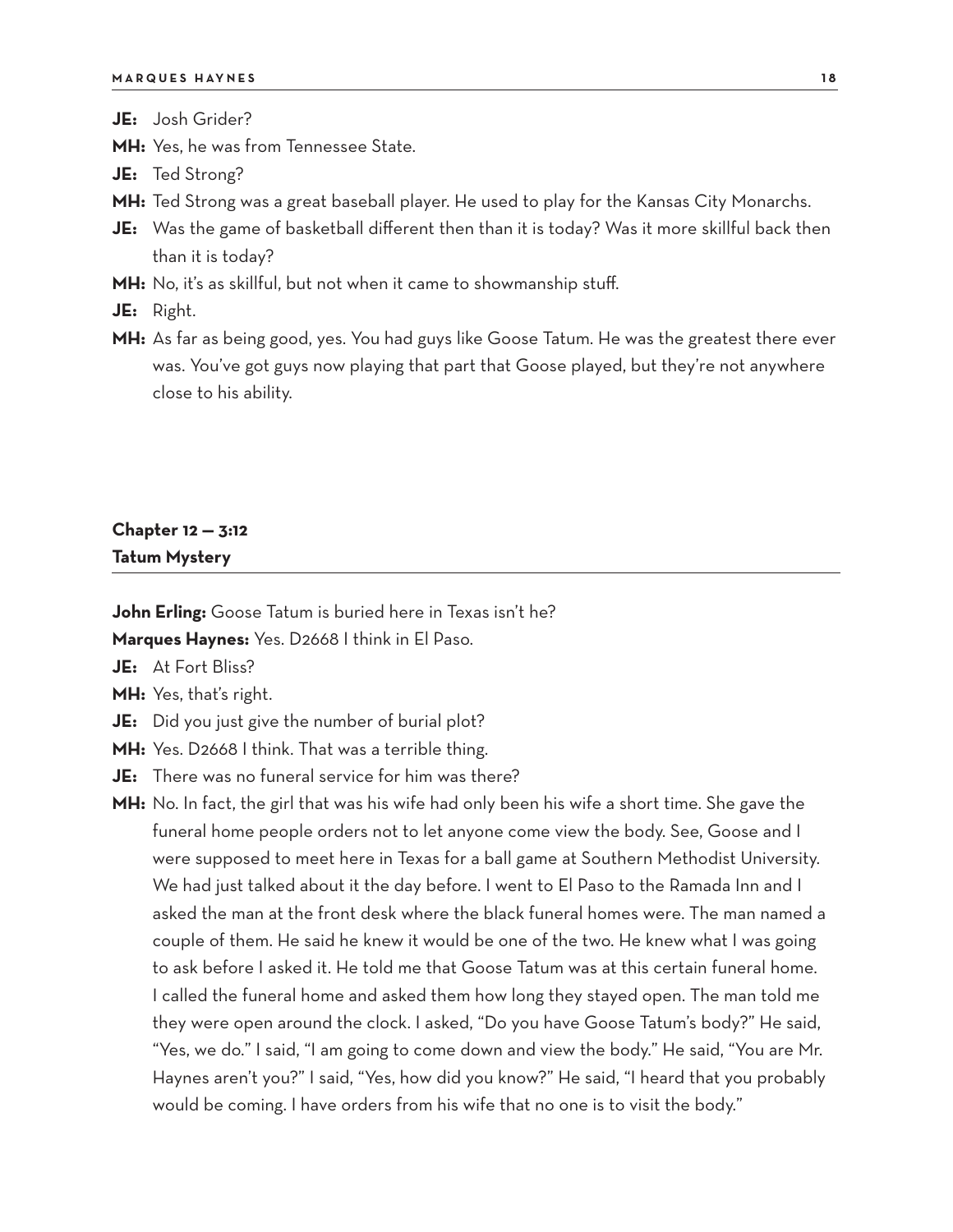- **JE:** Orders? Why?
- **MH:** Why? (Pause) I won't go into that, but I think that she was afraid that some things might get out that she was trying to stop. But nobody could view the body. I had talked to Goose just the day before and we were going to meet up at the college here in Dallas for a game and then this happens—so something happened. The people that lived across the street from where Goose lived said that the night before he died there was a lot of commotion going on in that house.
- **JE:** How old was he when he died?
- **MH:** He was in his late 40s I believe.
- **JE:** Late 40s? Wow!
- **MH:** Yes, I would say he was 45 or 46 years old when he died.
- **JE:** So nobody knew how he died?
- **MH:** Well, his son lived in Albuquerque and I had suggested to his son that he ought to get his body exhumed and try to find out what caused his death.
- **JE:** Didn't the police or the coroner file a report as to the cause of death?
- **MH:** I don't know. I told his son when I met him earlier this year that he should look into it and find out what caused his father's death.
- **JE:** Wow.
- **MH:** The lady who lived across the street from where they lived said there was a big commotion the night before he died. He had been in the hospital, but he had checked himself out and left the hospital on his own.
- **JE:** So he had been in the hospital for something?
- **MH:** Yes, he had been in the hospital.
- **JE:** So he could have died from whatever that was?
- **MH:** No, he didn't die from whatever that was because he checked himself out of the hospital and he was going to meet me in Dallas, Texas, so something happened there.

## **Chapter 13 — 5:33 Travel & Prejudice**

**John Erling:** Back in the old days when you traveled for the Kansas City Stars you traveled in an Army carryall with a barrel-covered roof and no insulation? There was no heating system?

**Marques Haynes:** In the front there was a little heat. But there were 6 of us traveling in that little carryall. You had to take a kerosene lamp with a wick and put it between your legs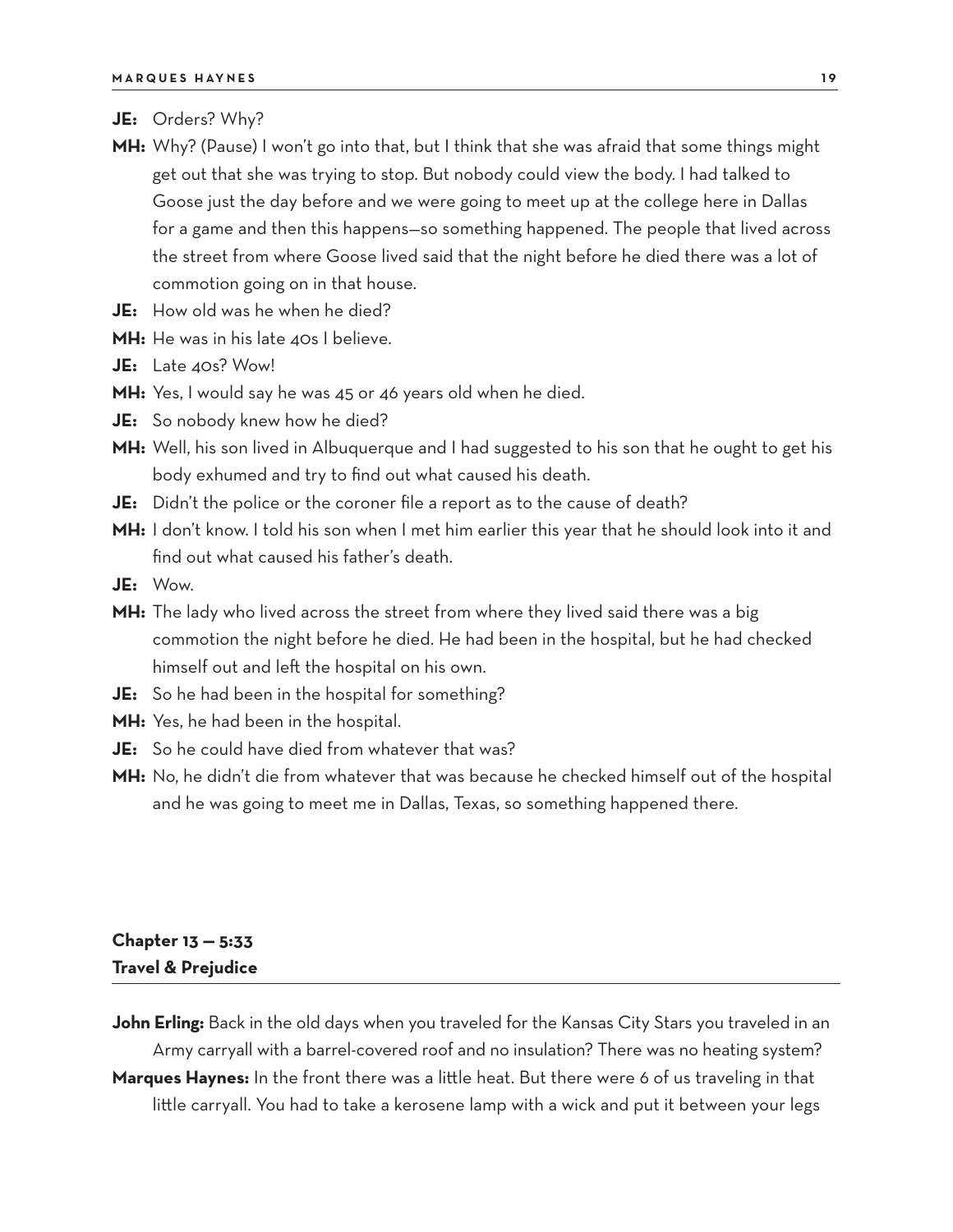with a blanket over it to keep the heat. That was the only way we could keep warm. We traveled up into the Dakotas—the really cold country and Nebraska and then out to the East Coast. It was terrible. There was a shotgun rider in the front and he had to stay awake to knock the icicles off.

- **JE:** Then you traveled in an old school bus, but it wasn't heated?
- **MH:** Yes, that's when the fight for the Globetrotters.
- **JE:** It wasn't much better was it?
- **MH:** No, it wasn't. We still got cold.
- **JE:** So here we saw you putting on those great shows and you are traveling around these old school buses. So life wasn't so great. What about motels that you might have slept in?
- **MH:** Some of them were good and others it depended on what part of the country you were in. We stayed in a lot of family homes where two of us would stay in one house and three of us would stay in another.
- **JE:** Sometimes he stayed in motels with several of you in one room?
- **MH:** Yes, that was in areas where we could get into hotels or motels. Back during those years, blacks just couldn't stay in the motels or hotels.
- **JE:** Didn't every city have a black motel, which was kind of good?
- **MH:** Not every city did, some cities did though, like Atlanta, Nashville and Memphis, but otherwise we stayed in private homes.
- **JE:** At some of these black hotels, didn't some black entertainers also stay there and you would meet some famous people that way?
- **MH:** Yes. That's where I first met Nat Cole.
- **JE:** What about Bill "Bojangles" Robinson and Peg Leg Bates?
- **MH:** Yes, I met them. Peg Leg fell in briefly with the Globetrotters years ago. The Globetrotters would sometimes have 2 or 3 teams going at the same time, rather than a main unit.
- **JE:** Another person that I think you met in one of those black hotels was Joe Lewis?
- **MH:** Yes, I met him at a hotel in Chicago, but we also saw Joe out in Las Vegas at Caesars Palace.
- **JE:** That's when he worked for Caesars Palace as a greeter?
- **MH:** Yes.
- **JE:** What kind of guy was Joe Lewis?
- **MH:** He was just a soft-spoken, easy-going guy. He was very friendly.
- **JE:** Did you meet him when he was the heavyweight champion of the world?
- **MH:** No, not then. It was after I met Joe.
- **JE:** You had to travel hundreds of miles sometimes to use the restroom?
- **MH:** Yes, a lot of places you couldn't use the restroom, depending on what part of the country you're in.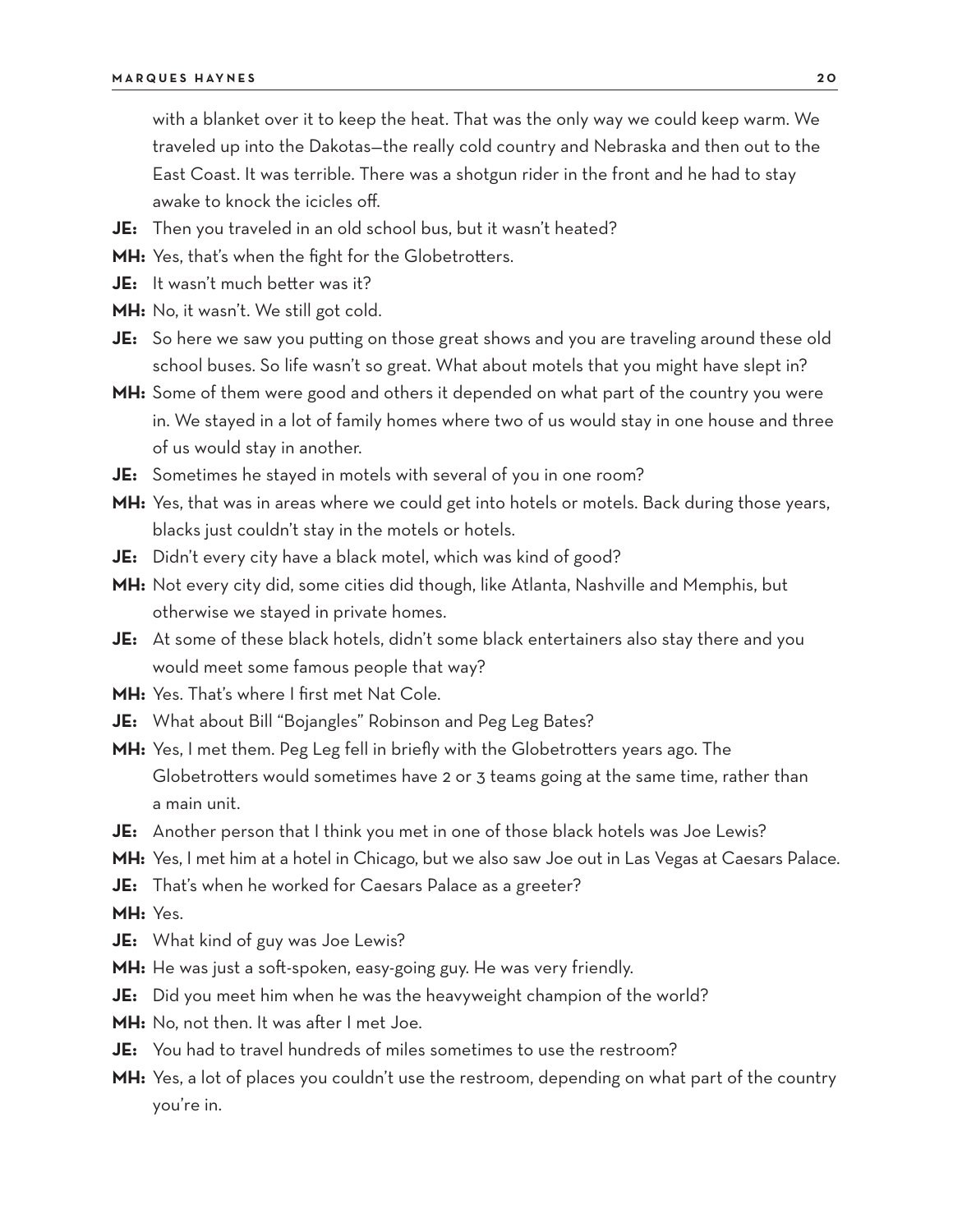#### **JE:** What about drinking fountains?

**MH:** At the auditorium in Atlanta where we were playing, we had this one fellow that was traveling with us by the name of Stan Bergstein. He traveled with us as a scorer and announcer. I was upfront in the area where people were coming into the auditorium. They had these two drinking fountains there, one for blacks and one for whites. Stan went over to get some water fountain and a guy asked him what was wrong with him. He said, "What do you mean what's wrong?" He said, "You're not supposed to drink out of that." He said, "Hell, I'm trying to find out if there's a difference in the taste of the water." The guy was really starting to begin to get rough with Stan. It just so happened that the guy who was the promoter of the games and who was a big guy in Atlanta came up and said, "What's wrong here?" The guy tried to tell him that Stan was over there drinking out of the wrong fountain. The man said, "So what? Look I'm promoting this game and if you come up and try to interfere with this gentleman again I'm going to call the Chief (of Police) on you."

**JE:** Was he trying to drink out of the fountain for whites just to see if there was a different taste?

- **MH:** Yeah. That's what he told the guy.
- **JE:** (Laughter) In Atlanta, did you play for a mixed audience?
- **MH:** No, you played two games in Atlanta and Memphis, Tennessee—you played one game for the blacks and one for the whites.
- **JE:** Sometimes blacks would come into a side entrance and they had to sit upstairs?

**MH:** That's right.

- **JE:** Then you traveled to all of these different countries and you didn't meet that kind of prejudice did you?
- **MH:** (Laughter) No, not at all.
- **JE:** None?
- **MH:** Nothing. In every country that we would go in, we met nothing in that direction. They would greet us.
- **JE:** Right. (Pause) Didn't it bother you that your own country treated you like that?
- **MH:** That's the way it was back then during those years.
- **JE:** All of these other countries would come out and welcome you with open arms and you would stay in nice hotels?
- **MH:** Yes and travel on charter buses. One year, the first year in Europe we took our own bus, the Harlem globetrotter bus. That wasn't because we had to, because the next time we went over we had charter buses.
- **JE:** You must have played in about 100 different countries. Was there any one country outside of the United States that embraced you more then anybody else?
- **MH:** No, because this was something so different, we would turn away crowds at all of them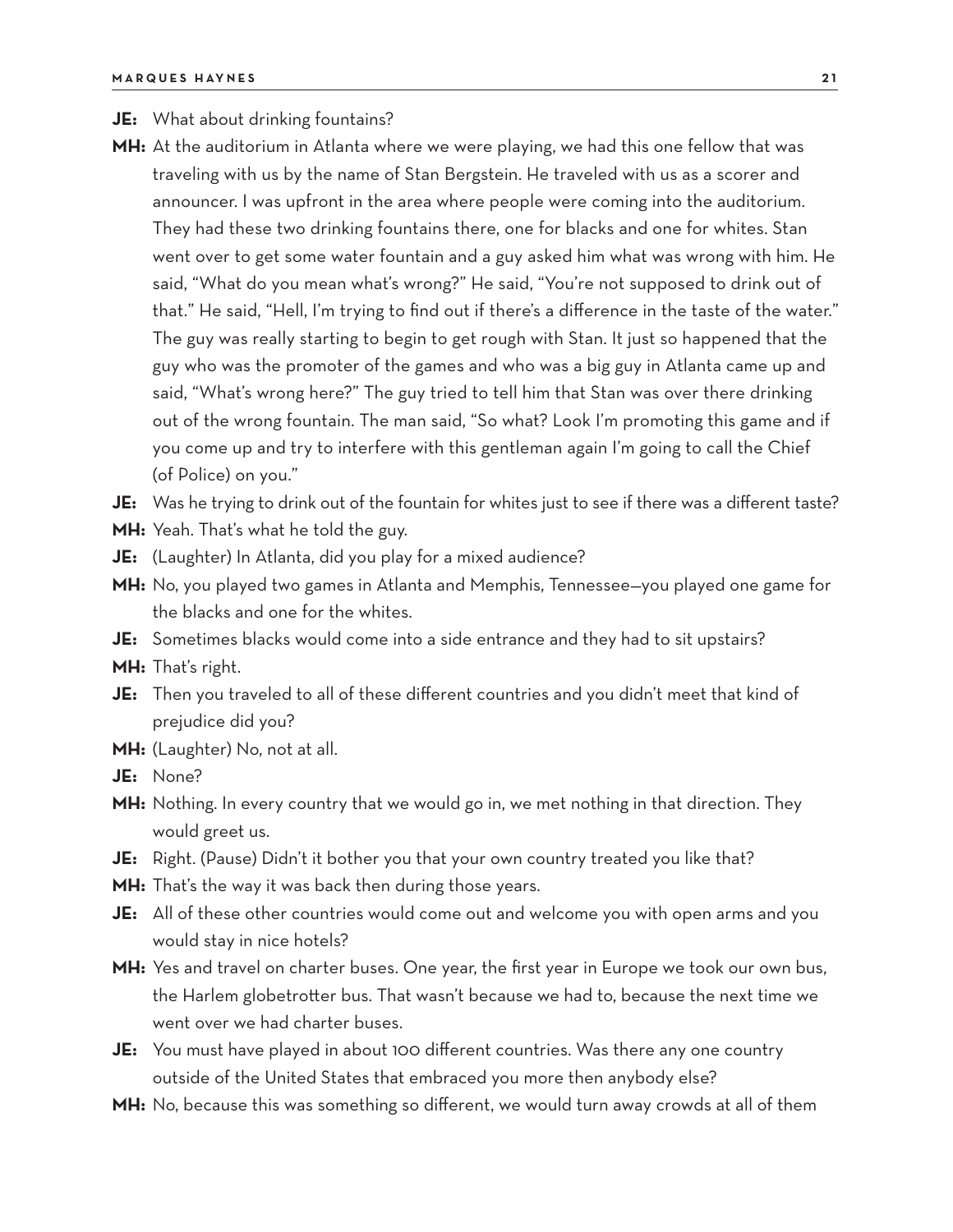the first two or three years that we went over. The same thing applied to South America and Australia.

- **JE:** You played for the Harlem Wizards?
- **MH:** Yes, I played for the Harlem Wizards, the Harlem Magicians and the Harlem Globetrotters.

## **Chapter 14 — 5:19 Names You Know**

**John Erling:** You played professionally more than 50 years?

**Marques Haynes:** Yes. I started in 1946 and I quit in 1998.

**JE:** Were you in your 60s or 70s when you quit?

**MH:** Well, I was born in 1926. (Laughter)

- **JE:** What about some famous names like Wilt Chamberlain played for the Harlem Globetrotters?
- **MH:** Yes, briefly on special tours.
- **JE:** Did you play with him?
- **MH:** Yes, just one time overseas.
- **JE:** Magic Johnson played when you played?
- **MH:** I never played with him, but I know Magic very well though.
- **JE:** What about Geese Ausbie?
- **MH:** Geese was a great guy. He was a great comedian and a great the basketball player too.
- **JE:** You never saw yourself as a comedian did you?

**MH:** No.

- **JE:** You let them do the clowning? You of course had your dribbling act, as Bill Russell called you "the greatest dribbler in the world." So they did their fun and you wowed the crowd with your dribbling?
- **MH:** Yes, that was a whole different part of it.
- **JE:** You where a good shooter too?
- **MH:** Yes, I knew how to shoot.
- **JE:** You played in more than 12,000 games. You traveled more than 4,000,000 miles and entertained fans and 97 countries around the world?

**MH:** Yes.

- **JE:** You were the greatest ambassador for the United States.
- **MH:** Our team was good. There were so many teams and people that I had not seen before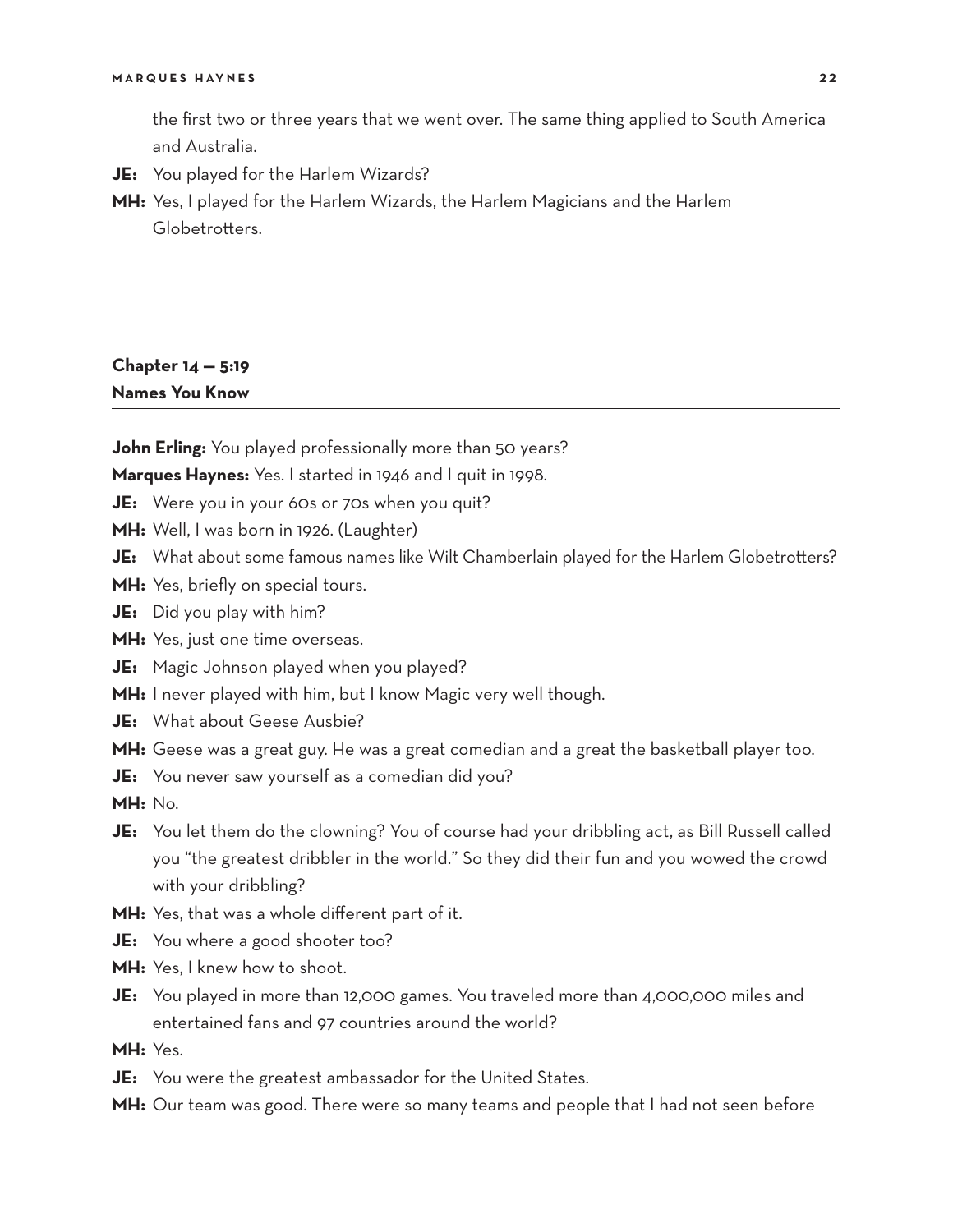until we started traveling overseas. France is an example. They started trying to play basketball. They made their own uniforms. They were terrible-looking uniforms, (chuckle) but at least they put forth the effort.

- **JE:** You played for large crowds and small ones. Sometimes the gyms where you played weren't great?
- **MH:** A whole bunch of them weren't great, not until we started playing in the really big arenas.
- **JE:** The lighting in some of them wasn't very good?
- **MH:** Well, once you got a feel of your distances from the basket, the length of the floor and the width of the floor…you could size all of that up when you get out there on that floor.
- **JE:** But some of them had dim lighting?
- **MH:** Yes, some of them had dim lighting—mostly in the smaller gyms. The big gyms were well-lit.
- **JE:** Yes. Did you meet any Presidents?
- **MH:** Yes, I met George Bush years ago. I met the young Bush's dad. I didn't meet him.
- **JE:** You met George H. W. Bush?

**MH:** Yes.

- **JE:** You played for a Pope?
- **MH:** Yes, I played for Pope Pius XII. Usually when we want to meet people like that, we would put this ball handling deal on and take a ball with us. This was back in 1950 or 1951, when we first started traveling to a lot of these places. There would be at least 7 of us and we would put this ball handling deal on with Sweet Georgia Brown playing for two and a half to three minutes maybe. We noticed that the Pope was over there tapping his foot keeping beat with the music.
- **JE:** …to Sweet Georgia Brown?
- **MH:** Yes. We did the act for him at least three times.
- **JE:** That's funny.
- **MH:** We got to take our picture with him.
- **JE:** You met Hollywood stars along the way like Rita Hayworth?

**MH:** Yes.

- **JE:** Do you remember any others?
- **MH:** I met a lot of them. I got to meet Redd Foxx. (Laughter)
- **JE:** (Laughter) You influenced a lot of people with your dribbling, people like Bob Cousy of the Boston Celtics. Did you meet him and talk to him?
- **MH:** Yes, Bob and I are good friends. He lives right outside of Springfield, Massachusetts and he comes to the Hall of Fame ceremony every year.
- **JE:** What kind of a guy is he?
- **MH:** Very nice.
- **JE:** Pete Maravich was also influenced by you?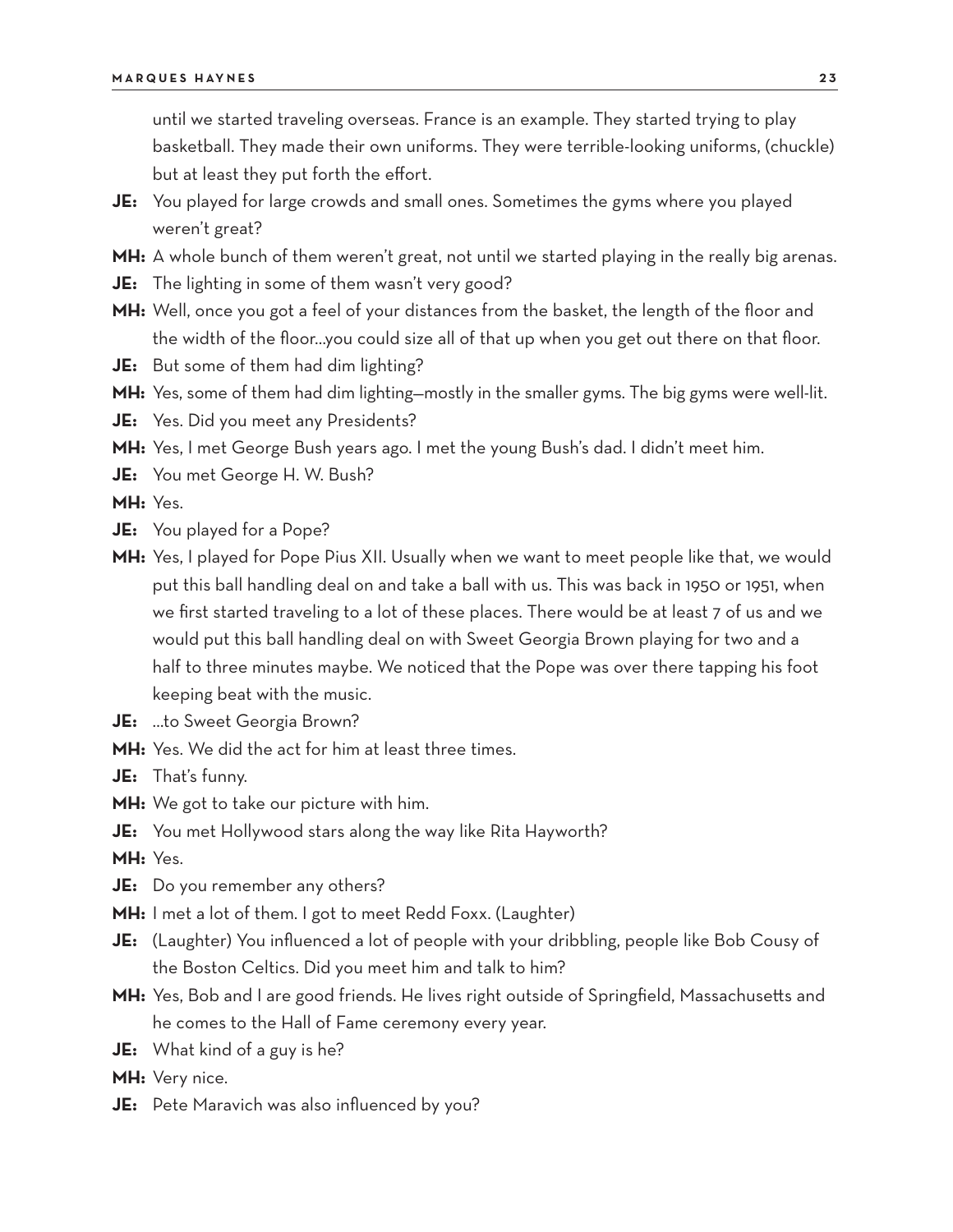- **MH:** Yes. Pete and I would put on a ball-handling deal at Hutchison Country Club.
- **JE:** You were such a great dribbler. Did anybody else come along and learn from you and do the same act that you did?
- **MH:** Up until the time I joined the Globetrotters, they had nothing like it. But they've got a lot of them now that try to imitate what I did.
- **JE:** Curly Neal?
- **MH:** Curly is a friend of mine. Leon Hill out of Chicago did pretty well. Each year they got a bunch of them, just like the Goose Tatum act. You know Goose brought a lot of things to the group. I brought them a lot of things as well, especially in the dribbling area.
- **JE:** One other thing, you talked about movies you made, but there was also the *Harlem Globetrotters Popcorn Machine*? It was a TV show on the weekends where you guys would put on a show singing and dancing and performing and doing comedy sketches. That was broadcast on CBS in 1974 with Nate Brown and Geese Ausbie?
- **MH:** Yes. Curly Neal was on it too.
- **JE:** I watched a little bit of it before I came here. Tex Harrison was the spokesman of the broadcast?

**MH:** Yes.

- **JE:** You guys had fun putting that on I bet. It was a 25- minute program. So you made some money from that then from CBS?
- **MH:** (Laughter) They paid Saberstein and he paid us.
- **JE:** Or maybe he *didn't* pay you?

**MH:** Yes.

- **JE:** Anyway, I wanted to mention that because you were on a regular TV program.
- **MH:** Did you see the movie *Go Man Go*?

**JE:** I did not.

- **MH:** The other movie was called *The Harlem Globetrotters Story.*
- **JE:** I saw that.

## **Chapter 15 — 4:24 Advice to Players**

**John Erling:** What was the last game you played?

**Marques Haynes:** It was in Chetopa, Kansas in 1998. It's not too far from Miami, Oklahoma. **JE:** Did you know it was going to be your last game and that you were retiring after that night? **MH:** Yes, I knew it.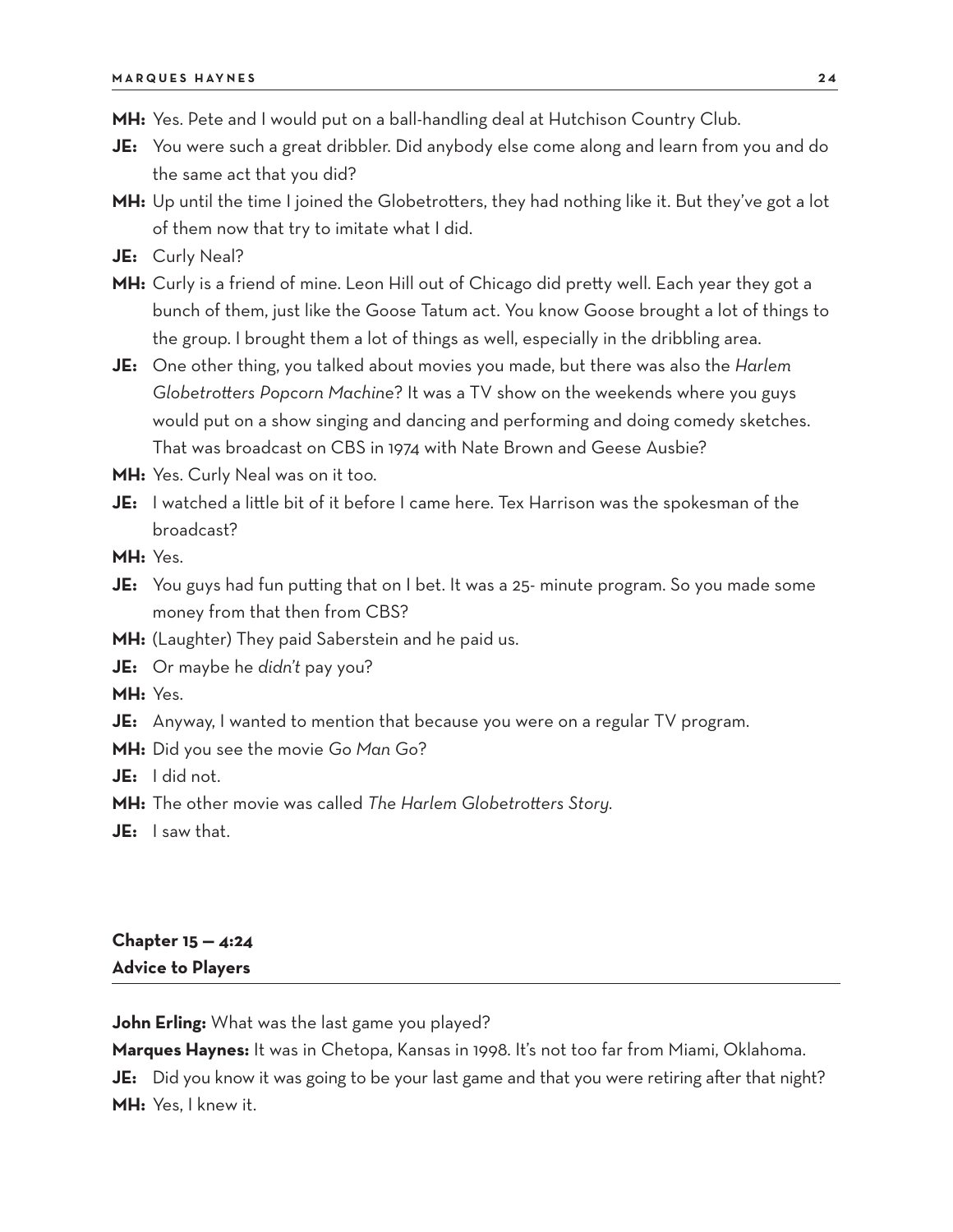- **JE:** Was there anything memorable about that game?
- **MH:** Yes, we got rear-ended.
- **JE:** Oh, you had a wreck?
- **MH:** Yes, we were in an automobile accident before the game. We were leaving out of Dallas to drive all the way up there.
- **JE:** Was that sad to play your last game and know that that was it?
- **MH:** No, I wasn't sad. I just wanted the memories. We had to call ahead that night and let them know we were running a little bit late. We needed them to have someone at the arena to help open our trunk for us because the trunk of the car was smashed in and we couldn't get our gear out of it without help.
- **JE:** You probably played more professional than anyone else. Do you ever think about that?
- **MH:** Back during that time probably so.
- **JE:** You retired in 1998 and you were inducted into the Naismith Basketball Hall of Fame in 1998.
- **MH:** I was the only person that did not have to wait five years to get inducted.
- **JE:** You retired in 1998 and they inducted you in 1998. That's pretty amazing. You've been inducted into several Hall of Fames. I was there that night about a month ago when you were inducted into the Oklahoma Hall of Fame. That had to have a special meaning for you.
- **MH:** It did, but there's another hall of fame, the Oklahoma Sports Hall of Fame.
- **JE:** To see you up on stage accepting that honor and to think your roots started there in Sand Springs, Oklahoma in a shotgun house—what a marvelous story that is. How many children did you have?
- **MH:** I have two daughters.
- **JE:** Were they interested in basketball at all?
- **MH:** No, they couldn't care less. (Chuckle)
- **JE:** All right, do you have any advice for athletes or basketball players today?
- **MH:** It all depends on how far they want to go. If they want to get good at it they have to practice. That's the best advice I can give them is practice, practice, practice. Anything that you feel is your weak point, work hard on it and get somebody that can help you with improving your weakness.
- **JE:** They think they are all going to go to either the NFL or the NBA, but very few do. I suppose you would preach education to them because you got your degree at Langston. What was your degree in?
- **MH:** Industrial Arts—Industrial Education with a minor in agriculture.
- **JE:** You could easily have left Langston to begin playing professional basketball, but you stayed and you finished and you got your degree.
- **MH:** They wanted me to join the team that night that we beat them.
- **JE:** Right, and you stayed to get your degree.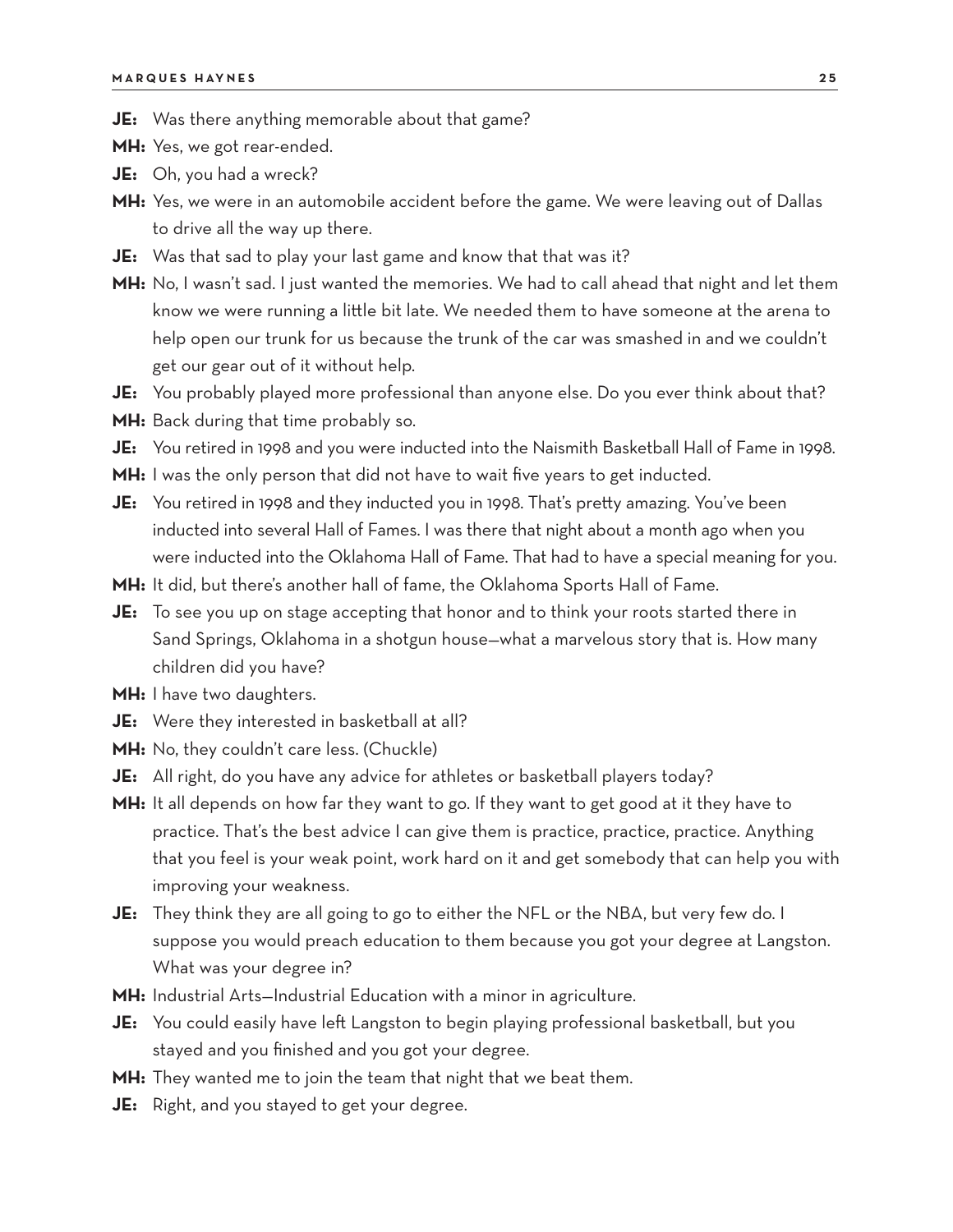- **MH:** I didn't want to get killed—my mama would kill me. (Laughter) She would have found me somewhere.
- **JE:** (Laughter) You were also a businessman as we talked about earlier. It wasn't just basketball that you were good at. You had a mind for business because you ran that Italian knit-house. Were there any other businesses that you were involved in?
- **MH:** I had a real estate company in Oklahoma.
- **JE:** Didn't you acquire a fair amount of land as well in the Sand Springs area?
- **MH:** I have some there now.
- **JE:** You have land there now to this day?
- **MH:** Yes, that's right.
- **JE:** So then, how would you like to be remembered?
- **MH:** As a ball player out there on that ball court that you could tell knew what he was doing.
- **JE:** As a person, how would you like to be remembered?
- **MH:** I would like to be remembered as a very nice person, with a decent side and as someone easy to get along with. (Chuckle) Check him out and depending on what you find out, you know, shoot your best shot.
- **JE:** Laughter.
- **MH:** That's a fact.
- **JE:** I have just gotten to know you here. You've been a delight to talk to and easy to laugh with. This has been a truly enjoyable experience.
- **MH:** You know what you just said about me? You are going to laugh at me when you leave…
- **JE:** (Chuckle) No, we're not, and if we smile it will be because you made us happy.
- **MH:** What's the song, "If you're smiling keep on smiling, the whole world smiles with you." Yes, keep on smiling. You'll make it.
- **JE:** Thank you pal.
- **MH:** Good enough. Thank you.
- **JE:** I enjoyed it. You played in my hometown of Grand Forks, North Dakota back in the 1950s and so forth and I watched you play then.
- **MH:** Grand Forks, North Dakota, always very cold!
- **JE:** Thank you Marques. Thank you Joan for making this happen.
- **Joan Haynes:** You are more than welcome.

**MH:** My pleasure.